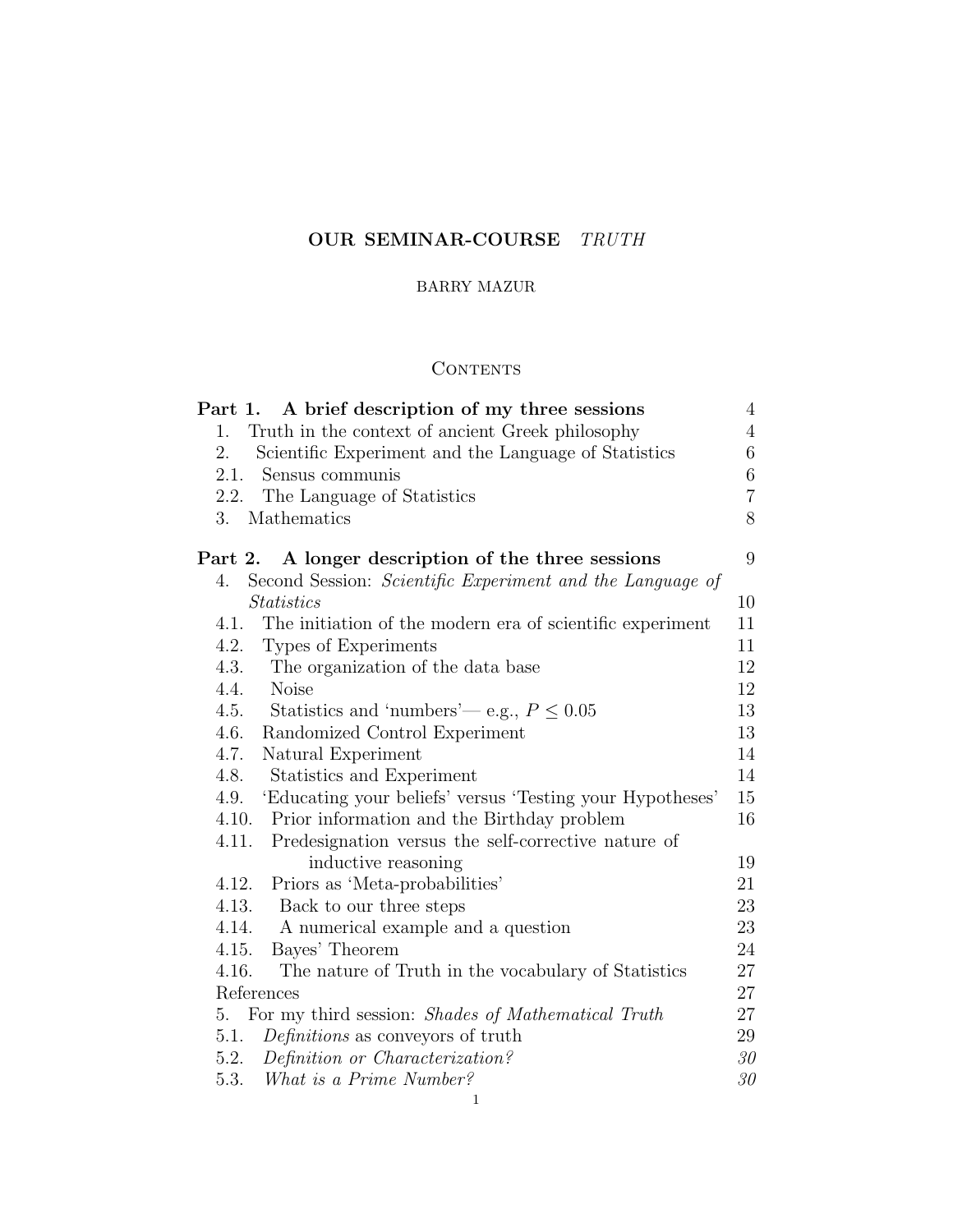|            | 5.4. What is a set?                                         | 31 |
|------------|-------------------------------------------------------------|----|
|            | 5.5. Shapes of Mathematical Proof                           | 31 |
|            | 5.6. Mathematical Truth approached by Heuristics, Plausible |    |
|            | Inference, Conjecture                                       | 32 |
|            | 5.7. Specific Readings to be discussed                      | 33 |
| References |                                                             | 33 |



. . . came I into the world, that I should bear witness unto the truth.

proclaimed Jesus to Pontius Pilate, $\frac{1}{2}$  whose response was the taut unanswerable question:

## "What is Truth?"

If Pilate went to the dictionary he would not have been enlightened:

- $truth =$  the quality or state of being *true*;
- $true = accurate \space or \space exact$ ;
- *accurate= correct* in all details; exact;
- correct  $=$  in accordance with fact or truth.

But don't worry, all the most important words have circular definitions. And there are no satisfactory synonyms for *true*: try replacing the adjective in the phrase "true friend" by any of the putative synonyms above.

Deliberation, Reasoning, Assessment, Estimation (and in any of the many forms these activities take) all have a mission that could be labelled by that peculiar word Truth—a word that seems to take on a different shade of meaning each time it is used.

<sup>1</sup> according to the gospel of John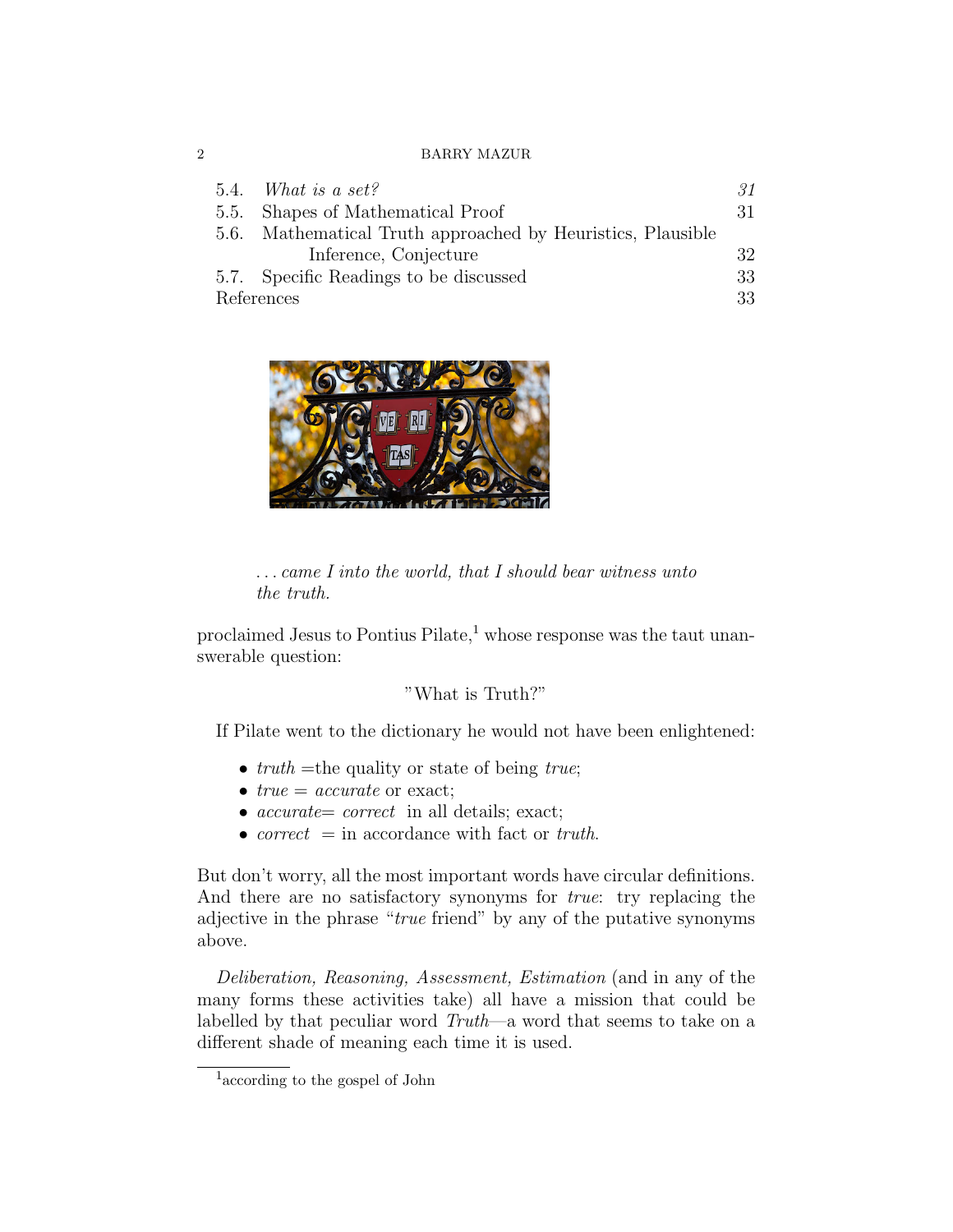For example, Truth in law proceedings is a 'means' to achieve a sense of fairness, of justice; it's not exactly the 'end.' In the quotation above, Jesus used the phrase bear witness to the truth–which is natural enough since he was after all, in a judicial setting. Witnesses in courtrooms since the 13-th century are asked to take the oath that they will tell "the truth, the whole truth, and nothing but the truth." But such "wholeness" might well be compromised by the architecture of legal format—where certain specific facts–no matter how true—may be disallowed from being introduced into the proceedings; facts witnessed as hearsay are not allowed; and, in contrast, certain other issues may well be, by prior agreement, simply 'stipulated' (to be accepted as evidence. . . with no further argument for or against them). The nature of evidence, of course, is the key issue<sup>2</sup>.

And then there is the overarching structure of legal fiction.

The aim of the course "PHIL 248: Truth" that I taught with Amartya Sen and Eric Maskin in the Fall semester of 2021 was to live with that word Truth this semester, to get a better understanding of its shades of meaning in our various areas of interest and experience and thought. By "our" I mean: the students and auditors, as well as my co-teachers and myself. This is the fifth seminar-course I've taught with Amartya Sen and Eric Maskin<sup>3</sup>. As described in the Syllabus, each of us dealt with specific aspects of this immense subject, with emphasis weighted by the interests, background, and preferences of the participants. These notes consist of a slightly edited version of the handouts and slides I presented at our seminar.

The three sessions that I chaired focused on philosophical, statistical and mathematical aspects as in sections 1,2,3 below.

 ${}^{2}$ Regarding this, Shadows of Evidence http://people.math.harvard.edu/ ~mazur/papers/Framing.comments.pdf is a handout I distributed as 'introductory notes' to a seminar-course The Nature of Evidence that I taught at the Harvard Law School with Noah Feldman.

<sup>&</sup>lt;sup>3</sup>Example: Here is my introductory write-up for the course we taught that was focused on 'Axiomatic Reasoning http://people.math.harvard.edu/~mazur/ papers/Axiomatic-Reasoning.pdf.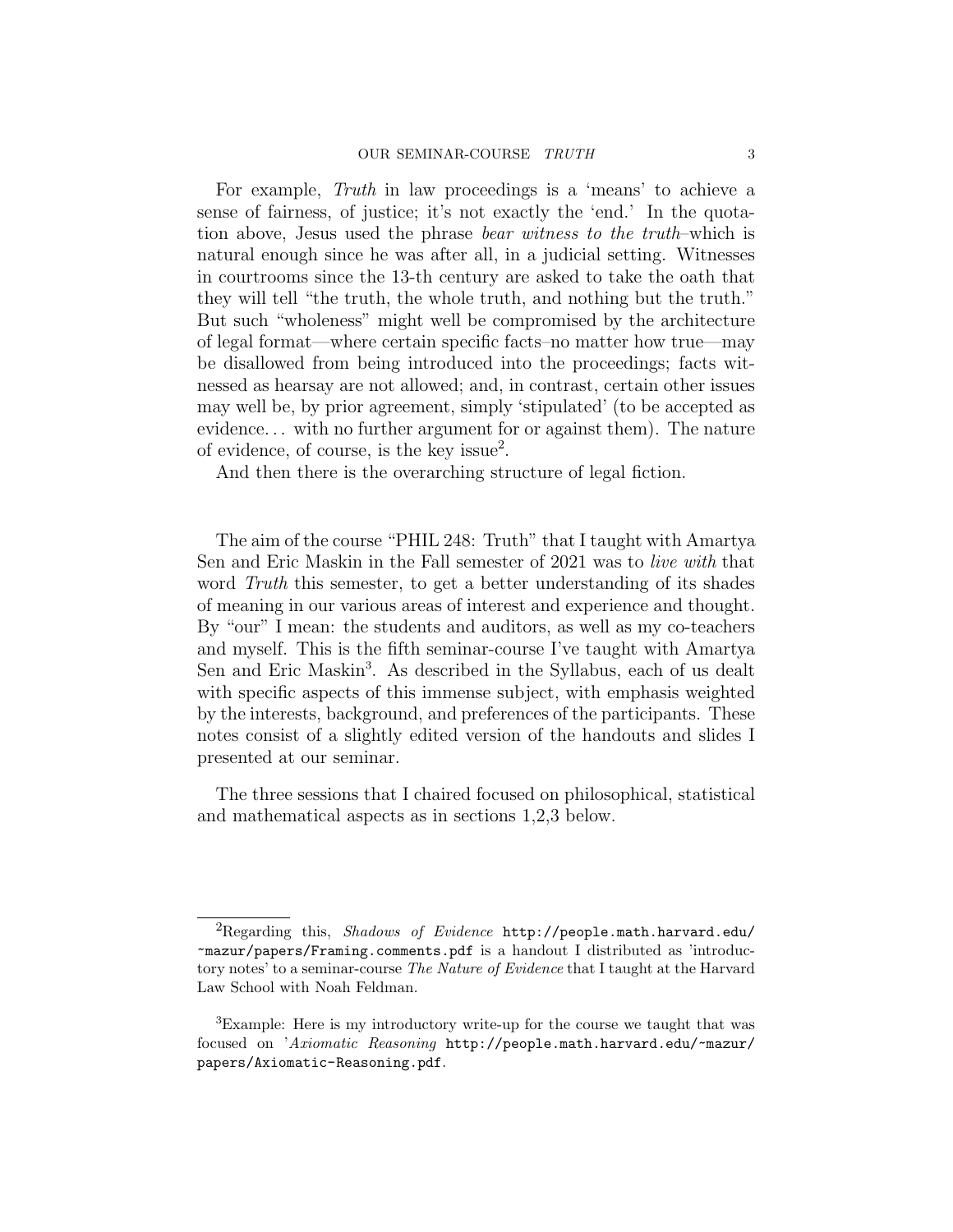## Part 1. A brief description of my three sessions

- Truth in the context of ancient Greek philosophy: Section 1
- Scientific Experiment and the Language of Statistics: Section 2
- Mathematics: Section 3

### 1. Truth in the context of ancient Greek philosophy

One shouldn't go overboard making etymological implications but. . . the Greek word for Truth is a-lethia  $(un$ -hidden)<sup>4</sup> with its distinctive *via* negativa feel. Many of the verbs that describe 'truth-seeking'' hint at some kind of backstory: de-liberate, dis-cover, re-cognize—all resonant with the sentiment expressed in Plato's *Phaedo*, that knowledge is recollection (anamnesis)<sup>5</sup>

Aristotle in his books Topics, Prior Analytics, and Posterior Analytics (and also Rhetoric) establishes a setting, and sketches a format that is a basis for our quotidian activities—deliberation, discussion, argument, and communication of ideas—as we attempt to find some truth for ourselves, and persuade others of it.<sup>6</sup>.

 $5<sup>5</sup>$ an-amnesis ∼ *un*-forgetting.

<sup>6</sup>Compare this discussion in Aristotle with the notion of *sensus communis*. This Latin phrase, taking over from Aristotle's aisthesis koine seems to have meant different things in different times, but in more contemporary sources it refers, vaguely, to the bedrock of common opinion, common judgment. It is what allows for a basis of discussion (e.g., as is what Descartes means by le bon sens in his 'Discourse on Method') or for what is commonly agreed upon (e.g., taste as in Section 40 of Kant's Critique of Judgment).

More to the point, a feeling that some viewpoint or opinion enjoys corroboration by the 'sensus communis' strongly reinforces our sense that it is true. So this is a fundamental notion to discuss, and to understand. But we won't have time to deal with the broad literature about it; e.g.:

• Hans Gadamer's Truth and Method: Gadamer interprets G.B. Vico's On the Study Methods of Our Time appeal to the sensus communis as being a claim that 'abstract universality of reason' is not what "gives the human will its direction" but rather it is the "concrete universality represented by the community of a group, a people, a nation, or the while human race." the point being that sensus communis is the protective bulwark of Truth for "the human sciences."

<sup>&</sup>lt;sup>4</sup>For an engaging—easy to read—discussion of its use by the pre-Socratics—and by Plato and Aristotle (as well as by some moderns) read Aletheia in Greek thought until Aristotle by Jan Wolenski, Annals of Pure and Applied Logic 127 (2004) 339- 360; note: You can get the article on line by Googling the title and author; I don't cite its url here since it's long; it would take up half a page.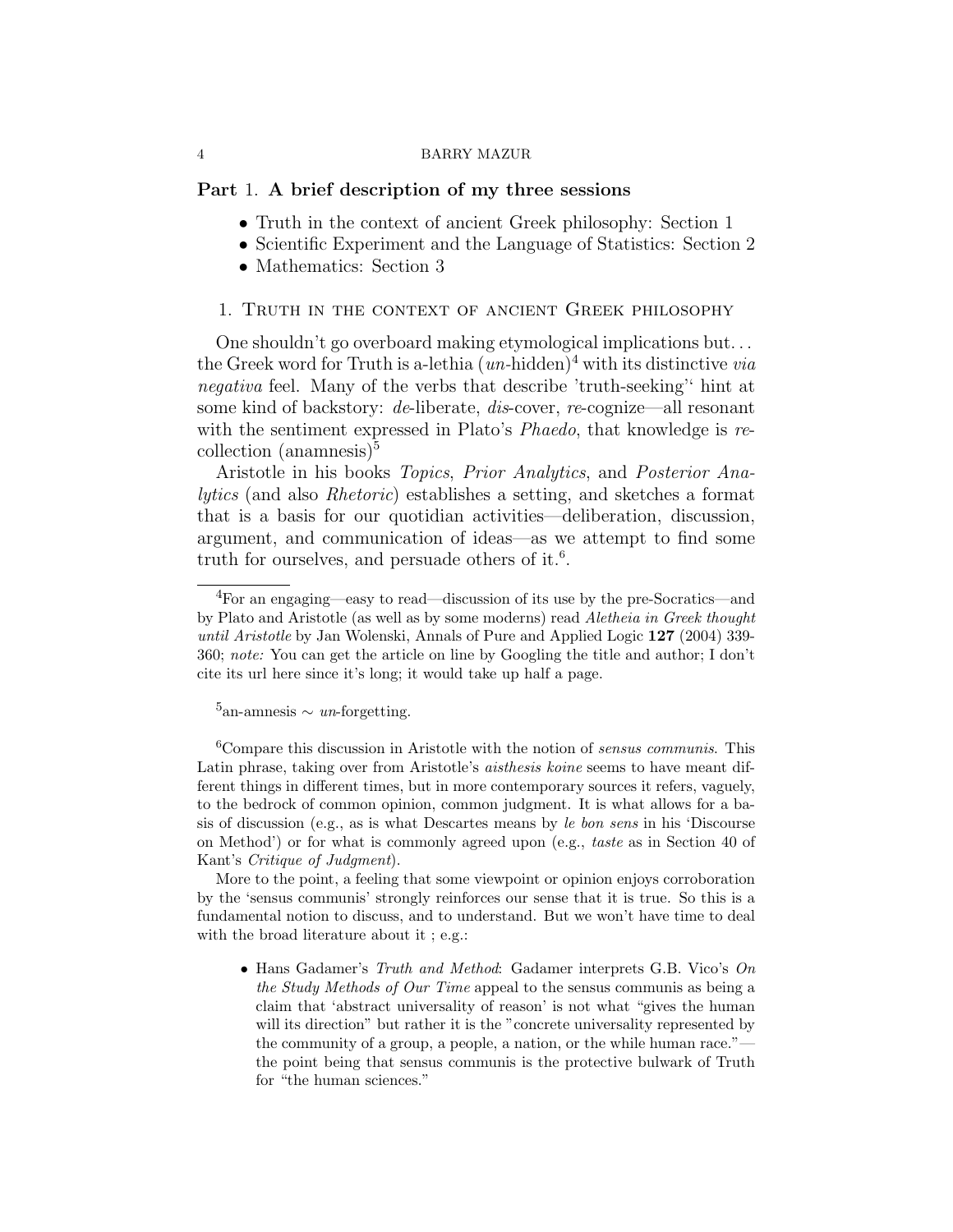Logic as in the Prior Analytics and Posterior Analytics offers a framework within which we formulate our thoughts justifying statements we argue are true. It's, at the very least, the scaffolding for building such arguments and expressing such statements For example, in Book I of the *Prior Analytics*<sup>7</sup> Aristotle defines what he refers to as a *syllogism*:

> A syllogism is an argument  $(logos^8)$  in which, certain things being posited, something other than what was laid down results by necessity because these things are so. (24b19-20)

Mathematical logic in its more contemporary dress is an offshoot of this.

There is not much hint in these particular books of Aristotle regarding some transcendental element to truth captured by these day-to-day activities. (Except for his discussion of *cause* <sup>9</sup> in the *Posterior Ana* $lytics$  (Book II, Part 11).)

Aristotle's mission is naturally quite different, though, in the Metaphysics where he takes on the notion of being, of substance, and of  $\emph{essence}^{10}$ . But often, a business-like approach prevails in his writing, as in Book VI of the Nichomachean Ethics:

- Thomas Reid's An Inquiry into the Human Mind: On the Principles of Common Sense (1764)(Derek R. Brookes ed., Pennsylvania State Univ. Press 1997).
- The Third Earl of Shaftsbury's Sensus Communis; An Essay on the Freedom of Wit and Humour (1709) in CHARACTERISTICKS OF MEN, MANNERS, OPINIONS, TIMES 37 (Liberty Fund 2001).

<sup>7</sup>Aristotle's *Prior Analytics* Book I: Translated with an introduction and commentary by Gisela Striker (Clarendon Aristotle Series) 1st Edition.

<sup>8</sup>But see Stephen Read's commentary on the translation of the word logos as'argument' in this quotation: https://www.st-andrews.ac.uk/~slr/The\_ Syllogism.pdf

<sup>9</sup>(aitia:) sometimes translated as simply: "explanation."

"We think we have scientific knowledge when we know the cause, and there are four causes:

- (1) the definable form,
- (2) an antecedent which necessitates a consequent,
- (3) the efficient cause,
- (4) the final cause."

<sup>10</sup>which is a nice enough English term standing for the Latin *essentia*, a made-up word dating from the middle ages meant to translate the (wonderful, in my opinion) phrase that Aristotle himself used: to ti esti: "the what is it?"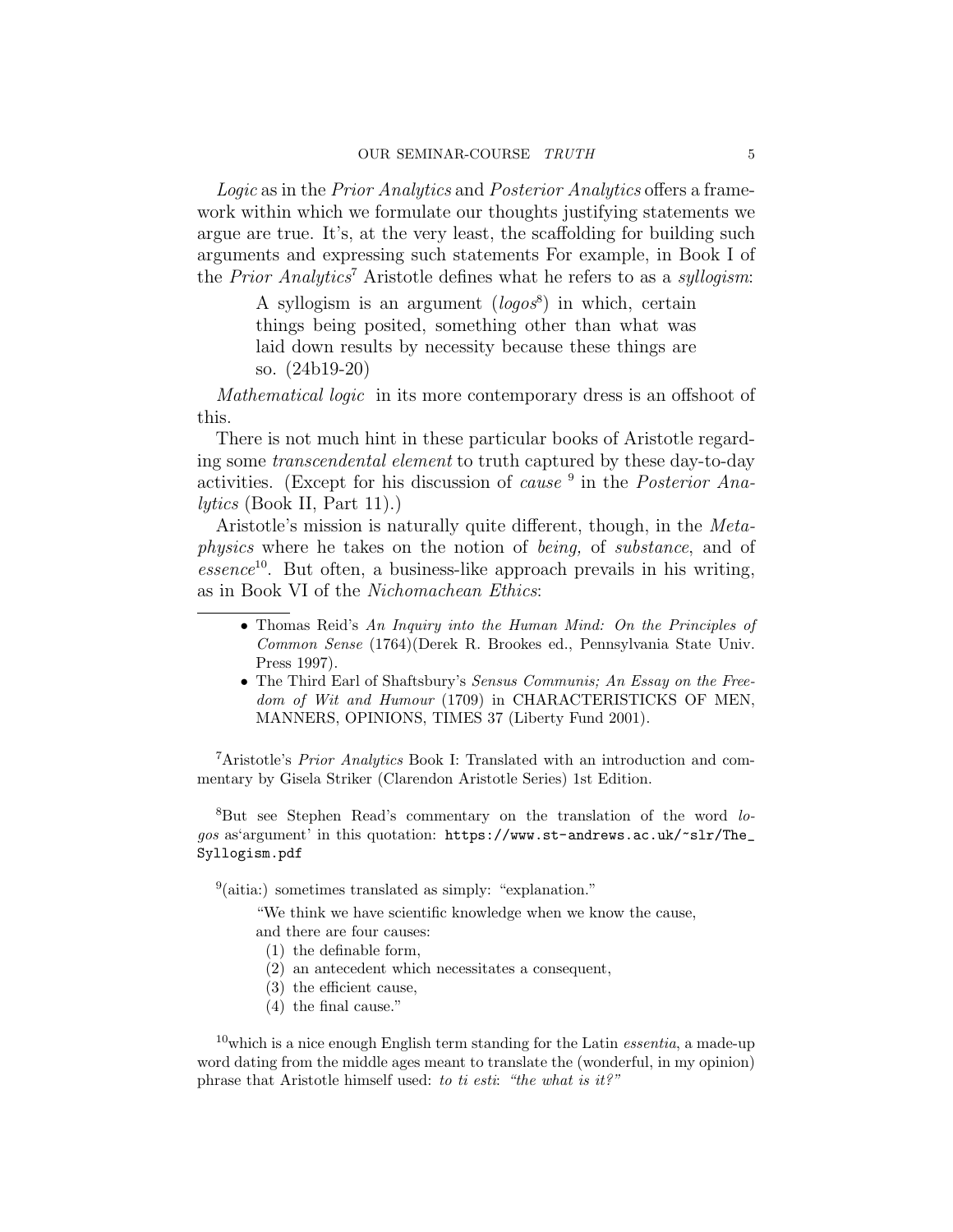Let it be assumed that the states by virtue of which the soul possesses truth by way of affirmation or denial are five in number, i.e.,

 $technê, epistêmê, phronêsis, sophia, and nous;$ we do not include judgement and opinion because in these we may be mistaken.

The Platonic and Aristotelian terms *episteme* and  $techne^{11}$  on the one hand; *doxa*, *phronesis*<sup>12</sup> on the other—and *sophia* hovering above all—constitute a range of temperaments of thought.

Palimpsested onto this gamut of vocabulary are the four levels of imagination and thought<sup>13</sup>: noesis, dianoia: and then pistis, eikasia corresponding to the "divided line" in Book VI of Plato's Republic.

### 2. Scientific Experiment and the Language of Statistics

From the early 17th century (and Francis Bacon's *Novum Organum*) until now there has been lively debate as to what constitutes a scientific experiment, and how to derive conclusions from such experiments<sup>14</sup>. Bacon moves away from Aristotelian terminology (e.g., syllogism) and leans on the word induction:

> The syllogism consists of propositions; propositions of words; words are the signs of notions. If, therefore, the notions (which form the basis of the whole) be confused and carelessly abstracted from things, there is no solidity in the superstructure. Our only hope, then, is in genuine induction.

2.1. Sensus communis. This Latin phrase, taking over from Aristotle's aisthesis koine seems to mean different things each time anyone uses it, but in more contemporary sources it refers, vaguely, to the bedrock of common opinion, common judgment. It is what allows for a basis of discussion (e.g., as is what Descartes means by le bon sens in his 'Discourse on Method'). More to the point, a feeling that some

 $^{14}$ For background see https://plato.stanford.edu/entries/ francis-bacon/#SciMetNovOrgTheInd.

<sup>11</sup>Roughly: knowledge, theoretical and practical

<sup>12</sup>Roughly: common belief and practical wisdom

 $^{13}$ Roughly, in descending order—*comprehension of principle* and *discursive re*flection (in the upper realm) and then: *confidential conjecture* and finally: *not* particularly substantiated conjecture (in the lower realm)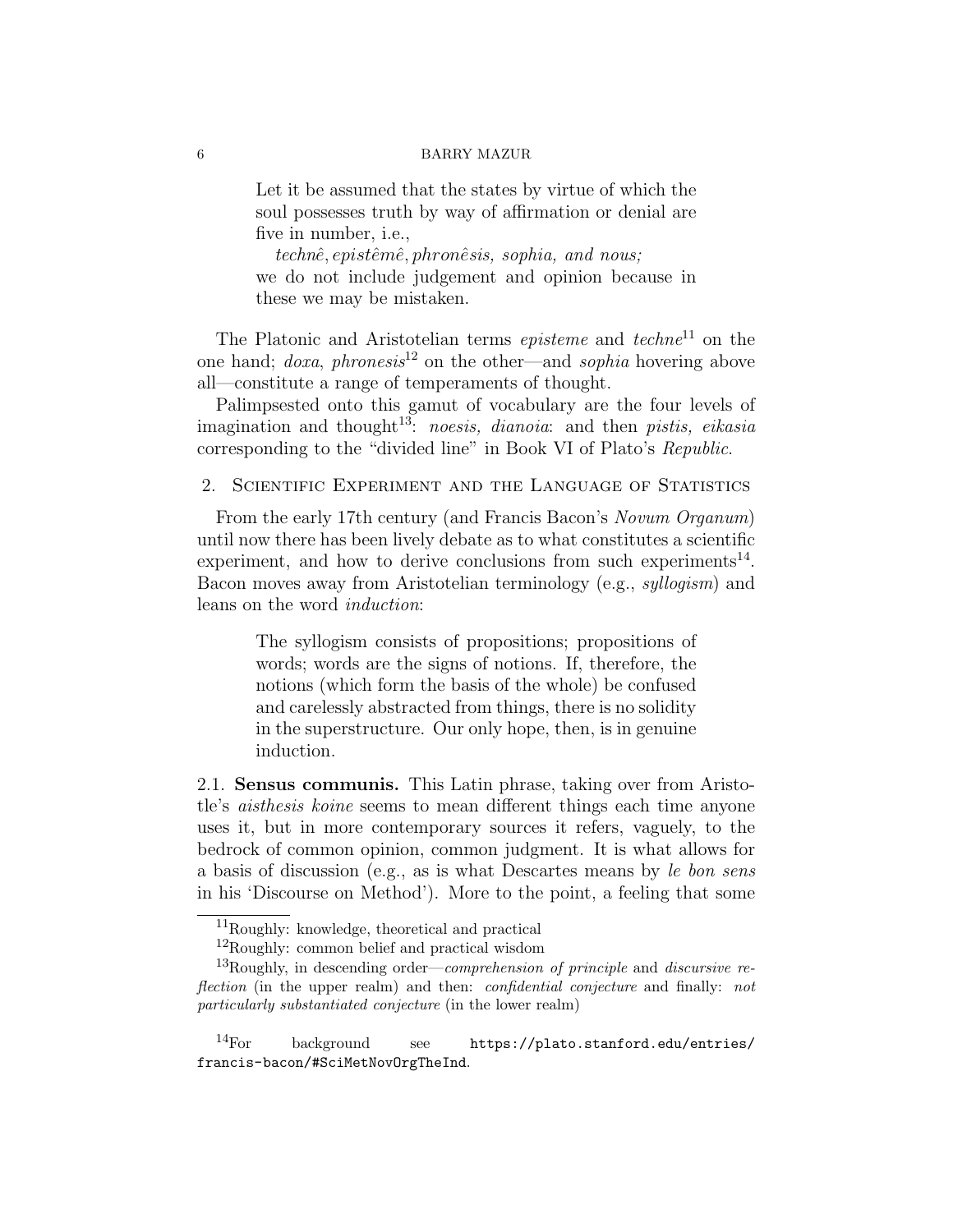viewpoint or opinion enjoys corroboration by the 'sensus communis' strongly reinforces our sense that it is true. So this is a fundamental notion to discuss, and to understand. What's more, it brings together lots of interesting—I'm hoping— reading; among other things:

- Hans Gadamer's Truth and Method<sup>15</sup>.
- Thomas Reid's An Inquiry into the Human Mind: On the Principles of Common Sense (1764)(Derek R. Brookes ed., Pennsylvania State Univ. Press 1997).
- The Third Earl of Shaftsbury's Sensus Communis; An Essay on the Freedom of Wit and Humour (1709) in CHARACTERI-STICKS OF MEN, MANNERS, OPINIONS, TIMES 37 (Liberty Fund 2001).

More importantly, the concept of sensus communis ties in with Immanuel Kant's notion of the universal subjective—(in the Critique of Judgment); and slightly less explicitly with his *synthetic a priori*—(in the Critique of Pure Reason). Which brings us to:

2.2. The Language of Statistics. There is a vast contemporary literature about Scientific Experiment and it's various formats—such as natural experiment and randomized control experiment. Discussion of this is central to our topic.

When we are given some numerical statement labeled a 'statistic' (from a source we trust) we feel—naturally—that this statement offers some truth about the underlying substance that gave rise to that statistic. But how to describe this type of truth?

The two distinct viewpoints presented by the "Frequentist" and the "Bayesians" offer a choice of attitudes toward the nature truth in statistics—and they provide us with distinct vocabulary to describe these attitudes.

How well we can understand the truth that specific statistics from a database conveys depends on how well informed we are about how

<sup>&</sup>lt;sup>15</sup>Gadamer interprets G.B. Vico's On the Study Methods of Our Time appeal to the sensus communis as being a claim that 'abstract universality of reason' is not what "gives the human will its direction" but rather it is the "concrete universality represented by the community of a group, a people, a nation, or the while human race."—the point being that sensus communis is the protective bulwark of Truth for "the human sciences."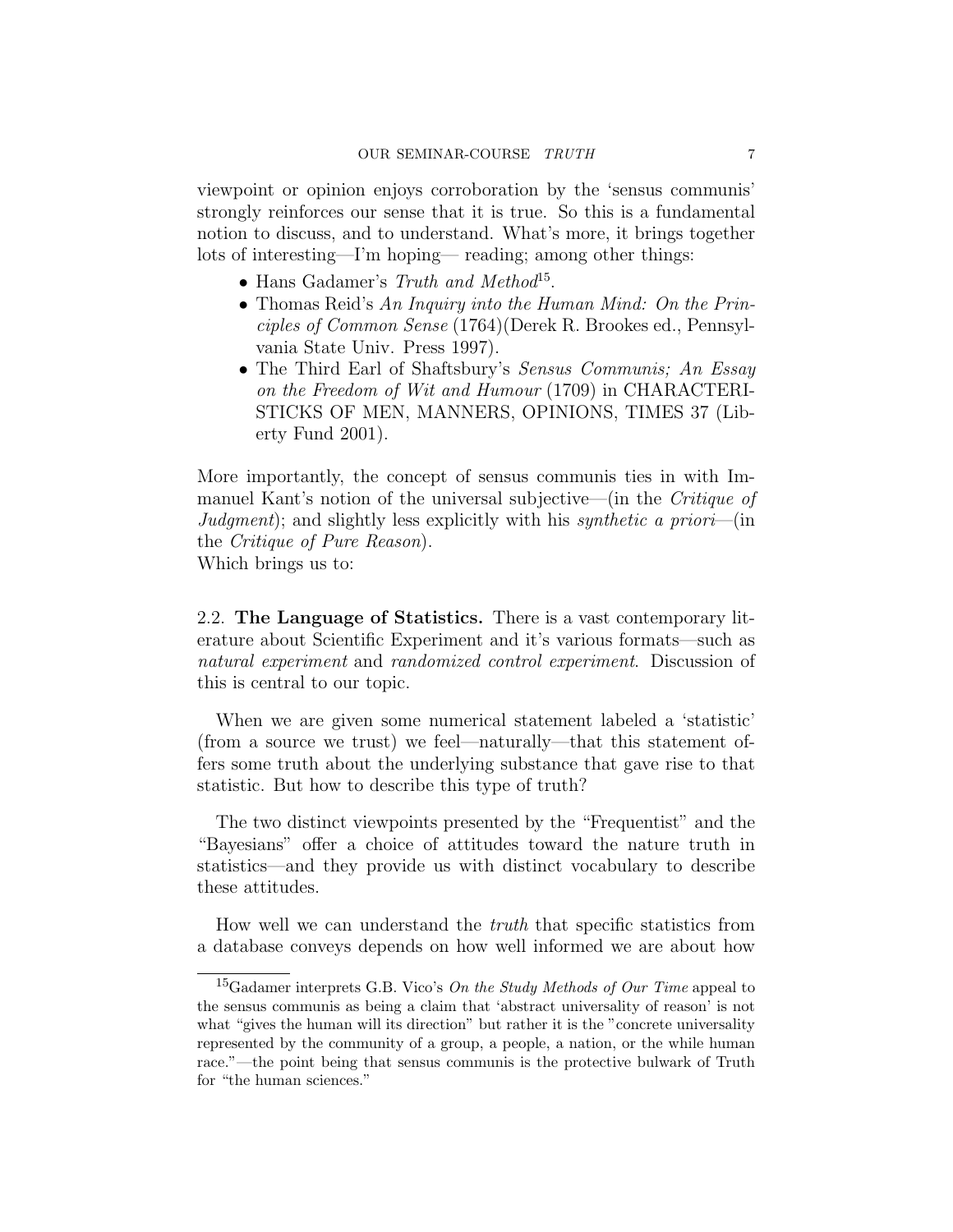the data was initially collected. If it is a sample taken from a larger collection of instances, what exactly were the choices involved in that sample?

Even if it is intended to be the total collection, how accurate are the records  $-e.g.,$  see the CDC discussion of this regarding the total number of deaths due to Covid-19 (they cautiously refer to these numbers as "latest provisional death counts") https://www.cdc.gov/ nchs/nvss/covid-19.htm#understanding-the-numbers.

Then there is the question of how much *noise* there is is mixed in with the data (e.g., as in Nate Silver's The Signal and the Noise<sup>16</sup>) and how to deal with such noise.

And finally, the eternal question regarding *correlation* versus *causa*tion.

All these important questions deserve exploring.

#### 3. MATHEMATICS

We can discuss the nature of Truth in Mathematics without requiring that much technical background. The architecture of Truth, for mathematical thought, is Proof but there are issues that transcend proof —and this can be vividly seen in the history of the subject that surrounds, and depends upon, the simple question:

## What is a set?

a question that has not been, in any way, definitely settled.<sup>17</sup> It will come as no surprise that the act of appropriately defining a concept plays a powerful role in setting up a usable arena within which mathematical truth might emerge.

And there are the various (traditional) attitudes regarding the connection of Mathematics to Truth—these come with the labels formalism, constructivism, intuitionism, and mathematical platonism.

 $16$ The Signal and the Noise: why so many predictions fail—but some don't The Penguin Press, New York (2012)

<sup>&</sup>lt;sup>17</sup>Here is a recent interesting popular article about this: https://www.quantamagazine.org/how-many-numbers-exist-infinity-proofmoves-math-closer-to-an-answer-20210715/.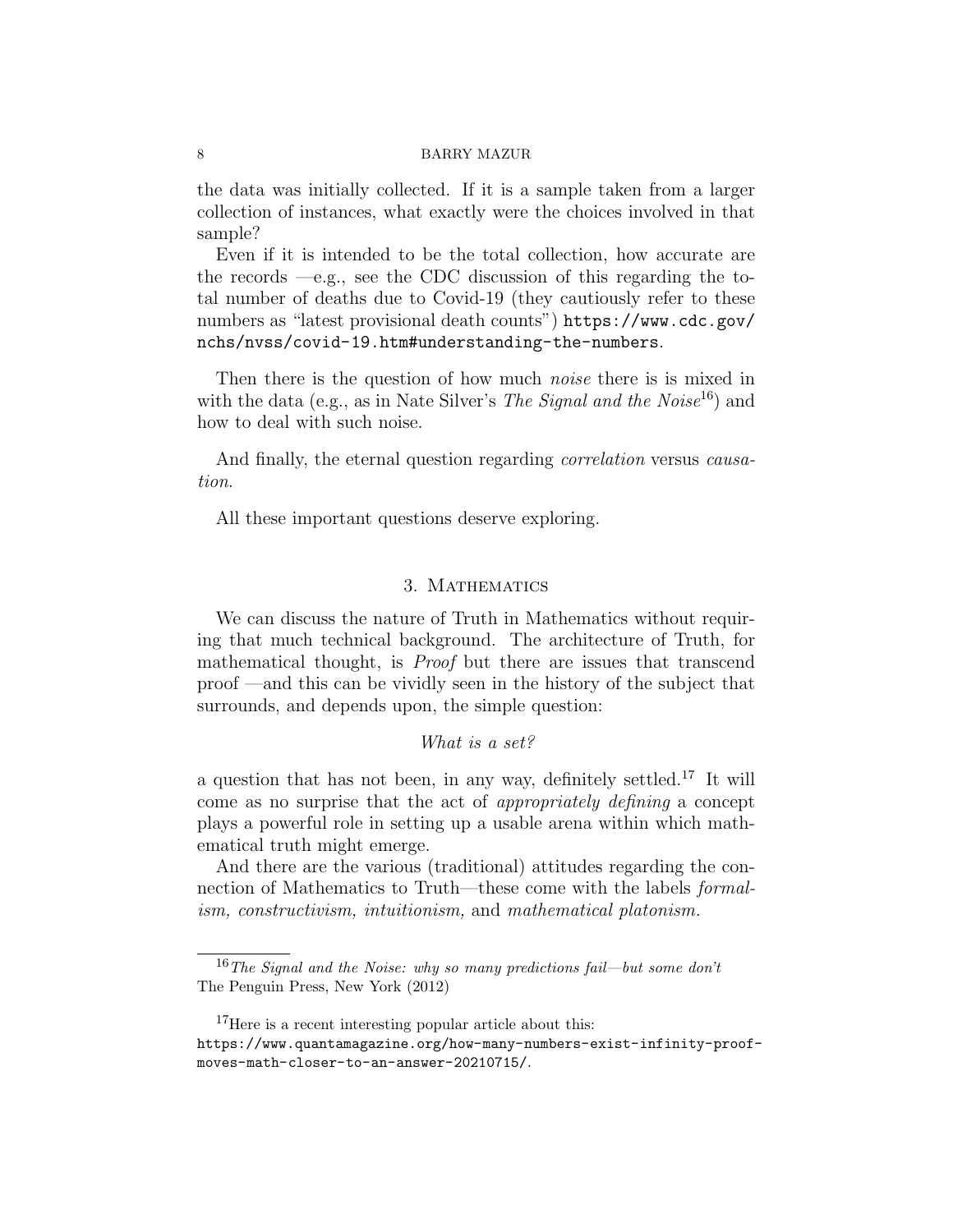A chief requirement in mathematical statements is non-ambiguity<sup>18</sup>, utterly clear labeling<sup>19</sup> (i.e., what is proved and based on what assumptions has it been proved; what is expected to be true but not yet proved, etc.) and, of course, consistency.

The question What are 'axioms' and how can they be most effectively used to organize thought—to lead us to 'truth'? is one that is most naturally dealt with in the context of Mathematics, even though this is so important an issue for so many other disciplines.

The subject "Mathematics" has always been the springboard for philosophical thought,

• from the ancients,

as in the legendary sign at the portal of Plato's Academy: mèdeis ageômetrètos eisitô mou tèn stegèn —-i.e.: "let no one ignorant of geometry come under my roof."

• to the moderns,

as in David Hume's wry comment that he observed, on examining the foundations of mathematics that:

the imagination, when set into any train of thinking, is apt to continue even when its object fails it, and, like a galley put into motion by the oars, carries on its course without any new impulse. (On Human Nature and the Understanding IV.2)

Or as in Kant's opening question in the Critique of Pure Reason: "How is Mathematics Possible?"—where, assuming that it is possible, he derives philosophical consequences. And in his notion of the synthetic a priori he examines the manner in which (what he calls) the intuitions are yoked to mathematical truth.

## Part 2. A longer description of the three sessions

For the first session, Truth in the context of ancient Greek philosophy see the quotations from the assigned readings given in the file Readings regarding Truth in the context of ancient Greek philosophy

<sup>18</sup>or maybe one should more realistically say: a high level of non-ambiguity  $19$ <sup>c</sup>Truth in advertising'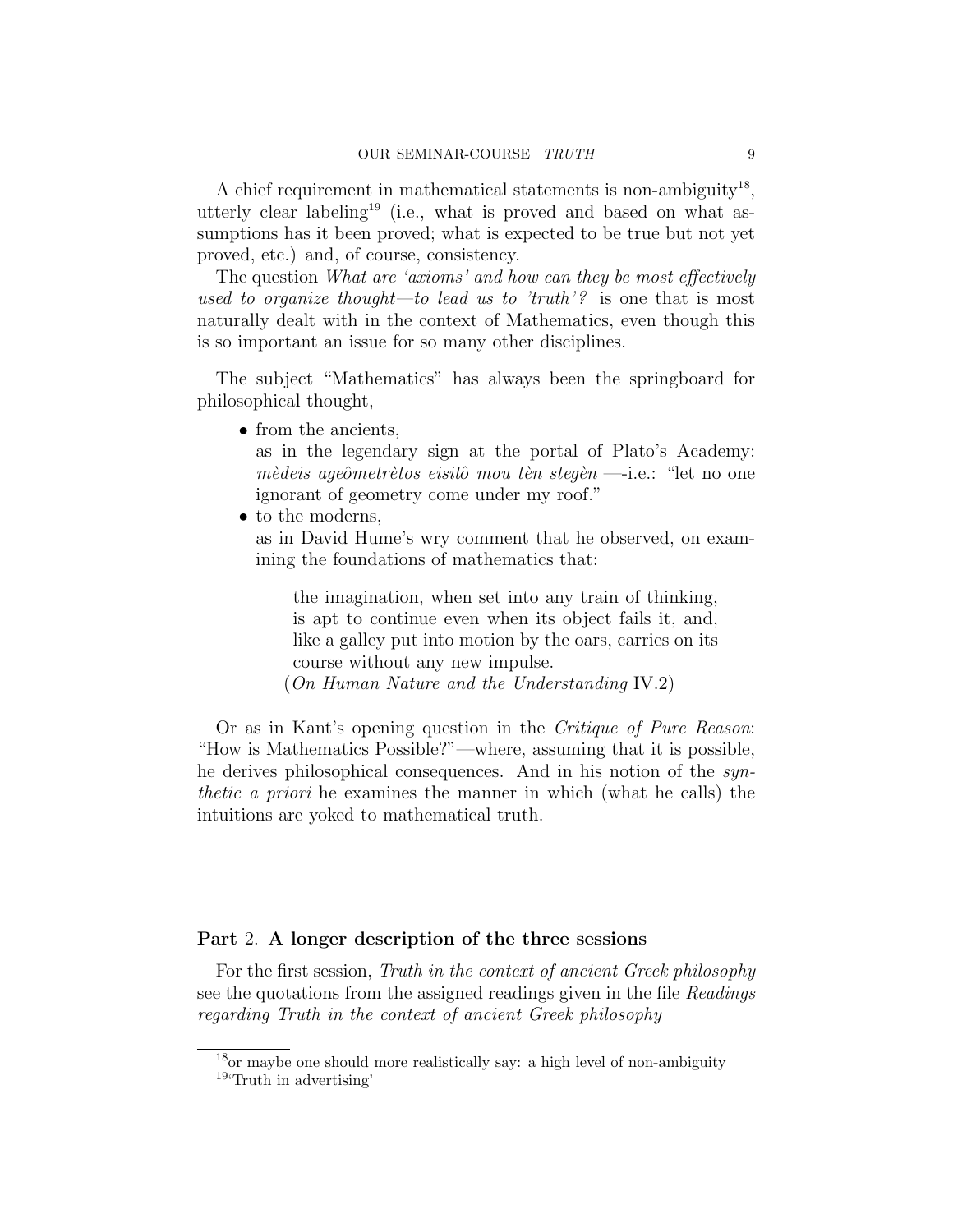4. Second Session: Scientific Experiment and the Language of Statistics



- We will continue one thread of Professor Maskin's discussion last week about the "conventional story about scientific progress:
- first, phenomenon to be explained is closely observed with many observations/experiments made
- on basis of observations—a hypothesis/model explaining observations proposed induction; then
- hypothesis makes additional predictions these are then checked
- *if they don't check out*, hypothesis modified continuing interplay between observation and theoretical work
- *if predictions are confirmed*, hypothesis elevated to status of theory, and stands as accepted explanation until perhaps anomalies arise and theory replaced. Like most conventional wisdom, story is too simple: actual science more complicated than that
- but this is not terrible description of how a lot of science takes  $place...$ "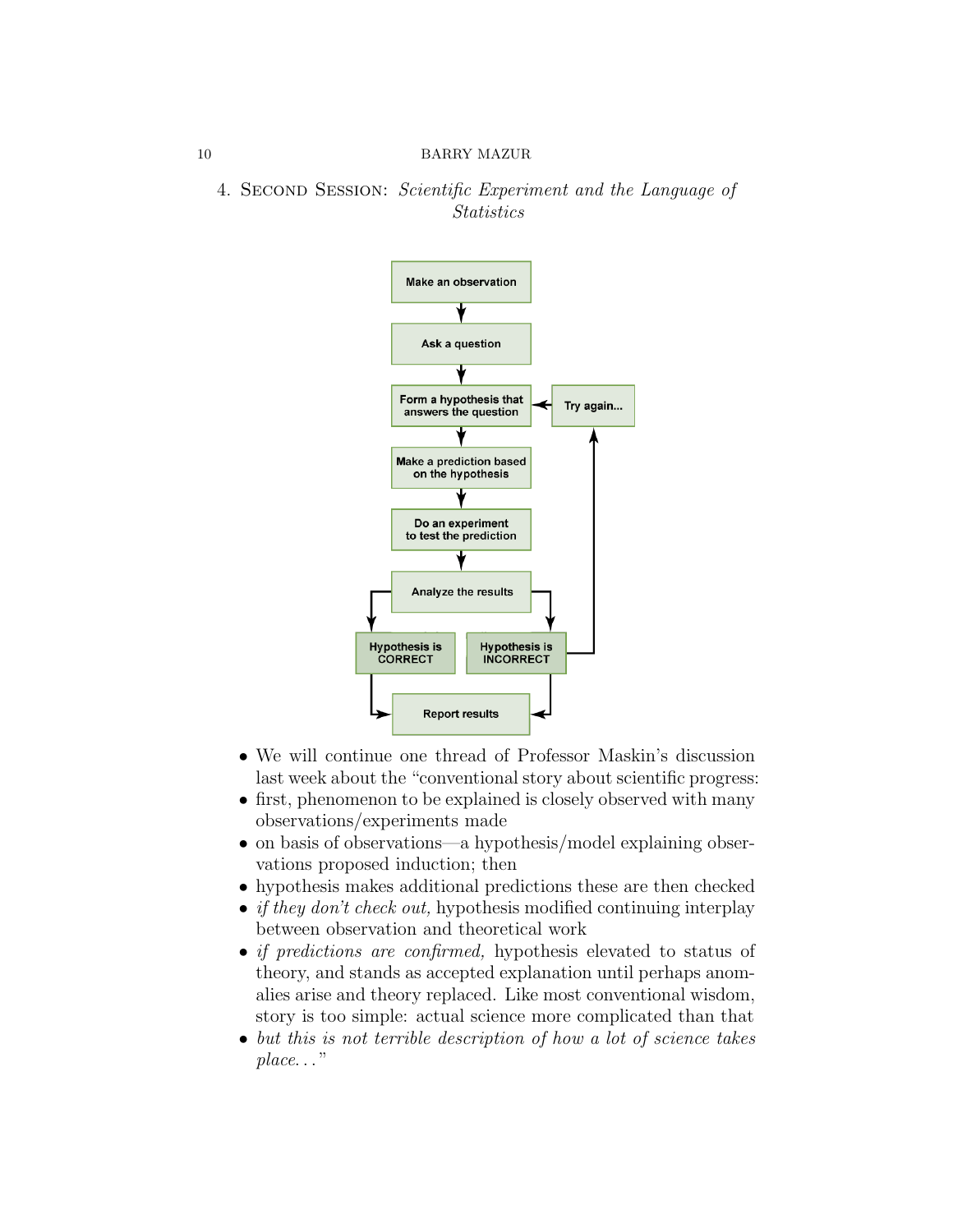4.1. The initiation of the modern era of scientific experiment. From the early 17th century (and Francis Bacon's *Novum Organum*; [1] ) until now there has been lively debate as to what constitutes a scientific experiment, and how to derive conclusions from such experiments<sup>20</sup>. Bacon moves away from Aristotelian terminology (e.g., syllogism) and leans on the word *induction*:

> The syllogism consists of propositions; propositions of words; words are the signs of notions. If, therefore, the notions (which form the basis of the whole) be confused and carelessly abstracted from things, there is no solidity in the superstructure. Our only hope, then, is in genuine induction.

Readings 1. Francis Bacon—the short essay Of Truth [2].

This essay is dripping with Moral Schadenfreude. It begins, though, innocently enough:

> What is truth? said jesting Pilate, and would not stay for an answer. Certainly there be, that delight in giddiness, and count it a bondage to fix a belief; affecting free-will in thinking, as well as in acting. And though the sects of philosophers of that kind be gone, yet there remain certain discoursing wits, which are of the same veins, though there be not so much blood in them, as was in those of the ancients.

Readings 2. Francis Bacon–Novum Organum [1] (Book 1 XXXIX to LXII)—in preparation for a discussion about Bacon's four "idols": Idols of

- the Tribe (a sense of the truth common to humanity),
- the *Den* (the truth, given the comprehension, or sentiments of particular individuals—or groups of individuals)
- the *Market* (the truth as [a consequence of] our way of communicating with one another)
- the *Theatre* (the truth arising from  $\dots$  "theory.")

4.2. Types of Experiments. There is a vast contemporary literature about Scientific Experiment and it's various formats—such as natural experiment and randomized control experiment. Discussion of this is central to our topic:

 $\label{eq:20} \begin{array}{lll} \text{20} \mathrm{For} \qquad & \text{background} \qquad \text{see} \qquad & \text{https://plato.stanford.edu/entries/} \end{array}$ francis-bacon/#SciMetNovOrgTheInd.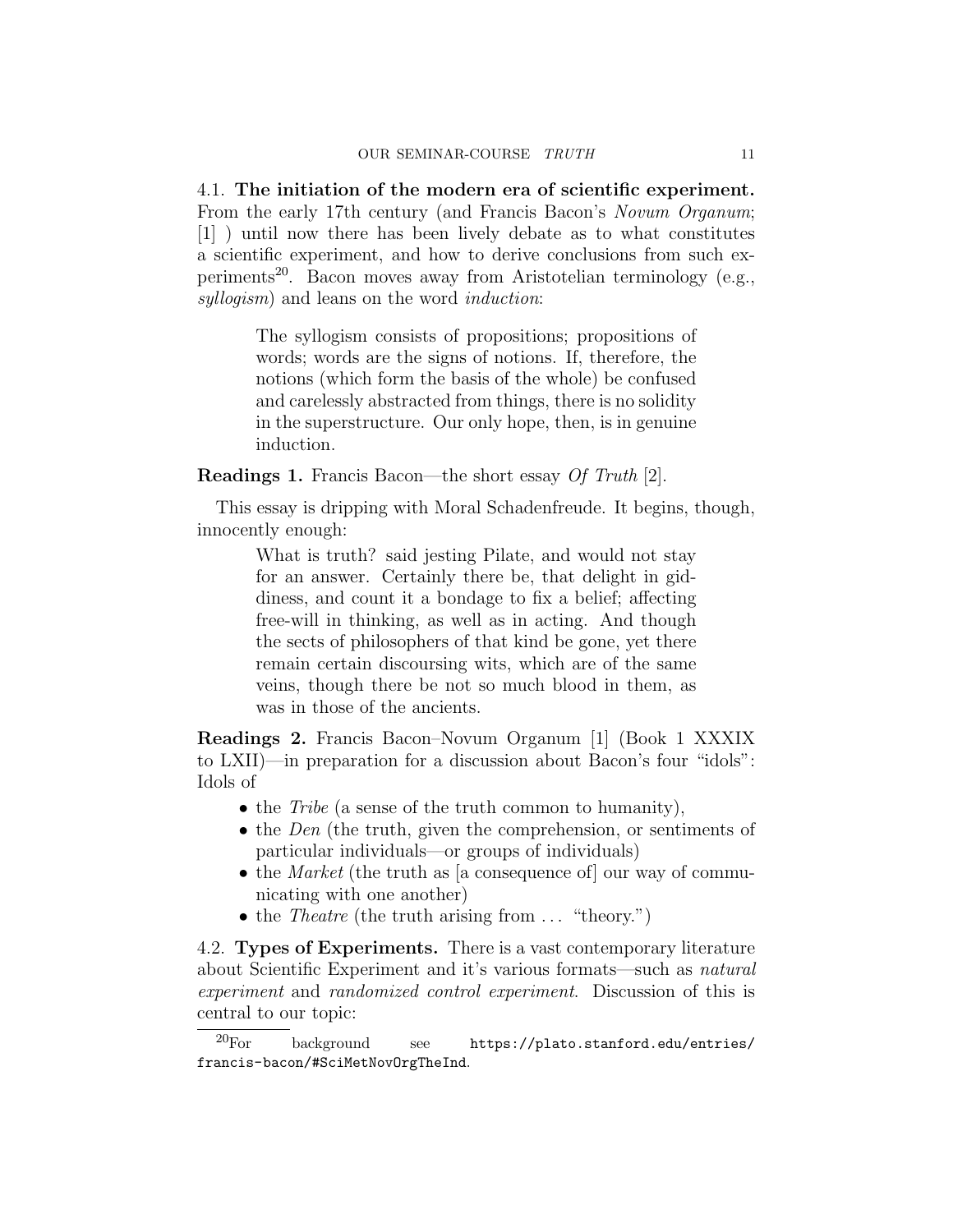4.3. The organization of the data base. How well we can understand the truth that specific statistics from a database conveys depends—among other things—on how well informed we are about how the data was initially collected. If it is a sample taken from a larger collection of instances, what exactly were the choices involved in that sample?

Even if it is intended to be the total collection, how accurate are the records?

Consider, for example, the official disclaimers about COVID-19 Provisional Death Counts. . .

- Provisional death counts may not match counts from other sources, such as media reports or numbers from county health departments. Counts by NCHS often track 1-2 weeks behind other data.
- Death certificates take time to be completed. It takes extra time to code COVID-19 deaths. Most deaths from COVID-19 must be coded by a person, which takes an average of 7 days.
- States report at different rates. Currently, 63\% of all U.S. deaths are reported within 10 days of the date of death, but there is significant variation between states.
- Other reporting systems use different definitions or methods for counting deaths. Death counts should not be compared across states. Some states report deaths on a daily basis, while other states report deaths weekly or monthlyState vital record reporting may also be affected or delayed by COVID-19 related response activities.

4.4. **Noise.** Then there is the question of how much *noise* there is mixed in with the data (e.g., as in Nate Silver's: The Signal and the Noise: why so many predictions fail—but some don't.)

Also take a look at: Why Most Published Research Findings Are False (by J. Ioannides)

And the eternal question regarding *correlation* versus *causation*.

—Mention Norvig-Chomsky debate—

 $-discuss-$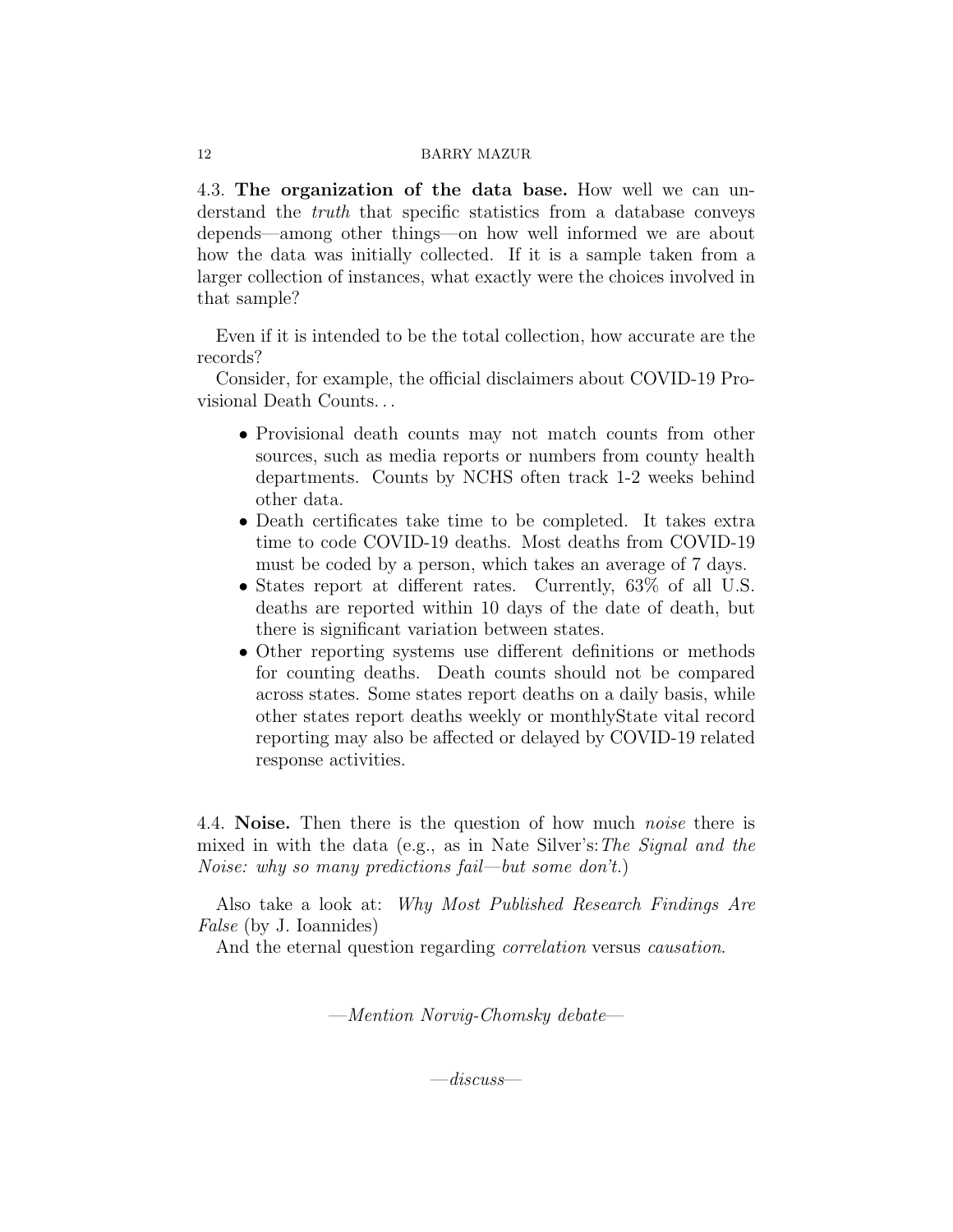4.5. Statistics and 'numbers'— e.g.,  $P \leq 0.05$ . The American Statistical Association offered a list of misconceptions among which are:

- $P > 0.05$  is the probability that the *null hypothesis* is true.
- $1 P$  is the probability that the *alternative hypothesis* is true.
- A statistically significant test result ( $P \leq 0.05$ ) means that the test hypothesis is false or should be rejected.
- A P−value greater than 0.05 means that no effect was observed.

The ASA panel (*after much discussion!*) defined the  $P$  value as something about the probability under a specified statistical model of a previously specified statistical summary of the data.

## 4.6. Randomized Control Experiment.



The discovery of (essentially) Vitamin C as being effective against scurvy was via an early (the first?) recorded Randomized Control Test by James Lind—in 1747— who was the surgeon to HMS Salisbury, a ship whose crew suffered an outbreak of the disease.

> On the 20th of May 1747, I selected twelve patients in the scurvy, on board the Salisbury at sea. Their cases were as similar as I could have them. . .

Lind then separated the twelve into six groups of two–giving different treatments to each group. One lucky group got oranges and lemons: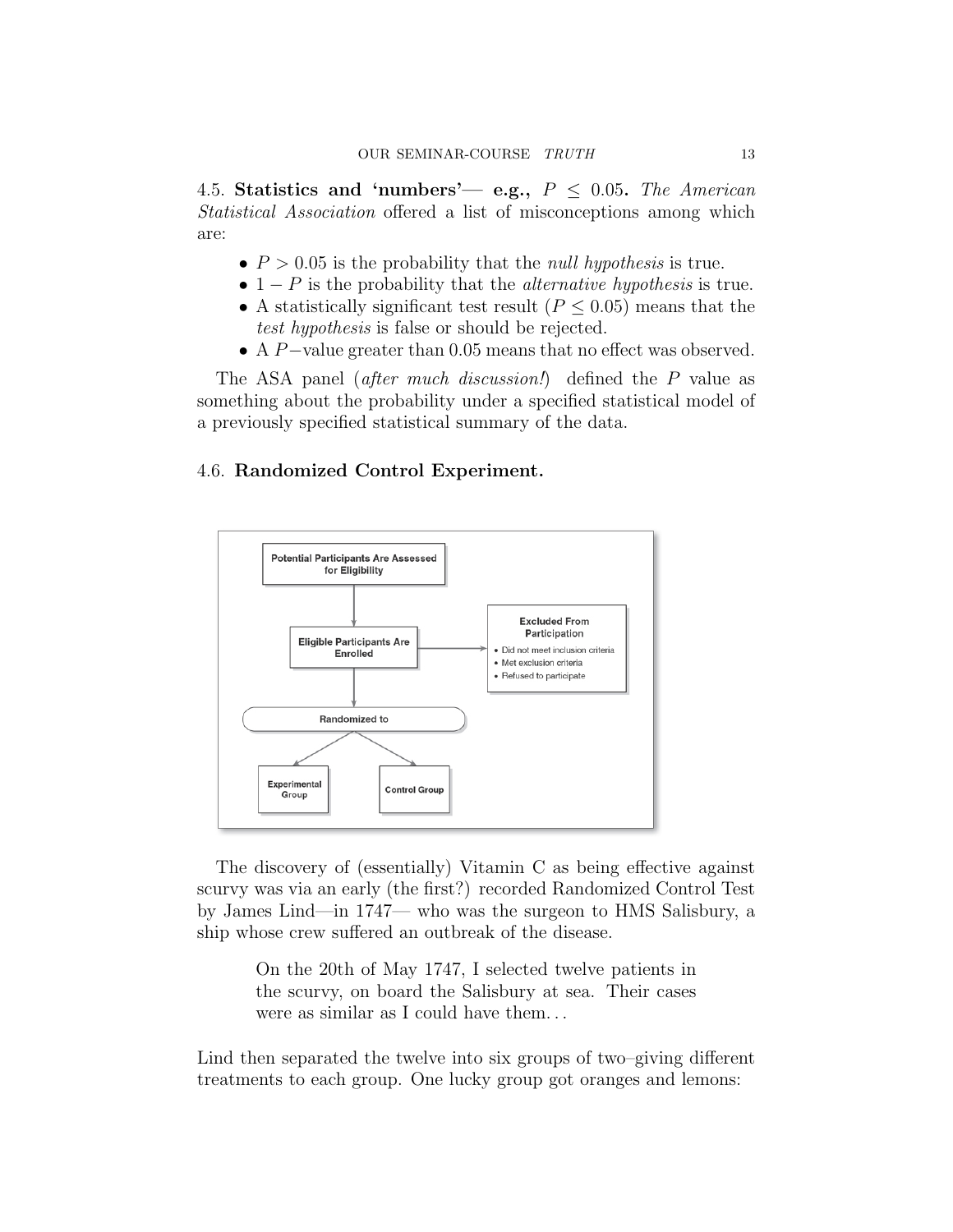The consequence was, that the most sudden and visible good effects were perceived from the use of oranges and lemons; one of those who had taken them, being at the end of six days fit for duty...The other was the best recovered of any in his condition; and. . . was appointed to attend the rest of the sick.

4.7. Natural Experiment. Example taken from [3]: In Helena, Montana a smoking ban was in effect in all public spaces, including bars and restaurants, during the six-month period from June 2002 to December 2002. Helena is geographically isolated and served by only one hospital. The investigators observed that the rate of heart attacks dropped by 40% while the smoking ban was in effect.

Opponents of the law prevailed in getting the enforcement of the law suspended after six months, after which the rate of heart attacks went back up. The study [4] was an example of a natural experiment, called a case-crossover experiment, where the exposure is removed for a time and then returned. The study also noted its own weaknesses which potentially suggest that the inability to control variables in natural experiments can impede investigators from drawing firm conclusions.

4.8. Statistics and Experiment. When we are given some numerical statement labeled a 'statistic' (from a source we trust) we feel naturally—that this statement offers some truth about the underlying substance that gave rise to that statistic. But how to describe this type of truth?

The two distinct viewpoints presented by the "Frequentist" and the "Bayesians" offer a choice of attitudes toward the nature truth in statistics—and they provide us with distinct vocabulary to describe these attitudes.

How well we can understand the truth that specific statistics from a database conveys depends on how well informed we are about how the data was initially collected. If it is a sample taken from a larger collection of instances, what exactly were the choices involved in that sample?

Even if it is intended to be the total collection, how accurate are the records  $-e.g.,$  see the CDC discussion of this regarding the total number of deaths due to Covid-19 (they cautiously refer to these numbers as "latest provisional death counts") https://www.cdc.gov/ nchs/nvss/covid-19.htm#understanding-the-numbers.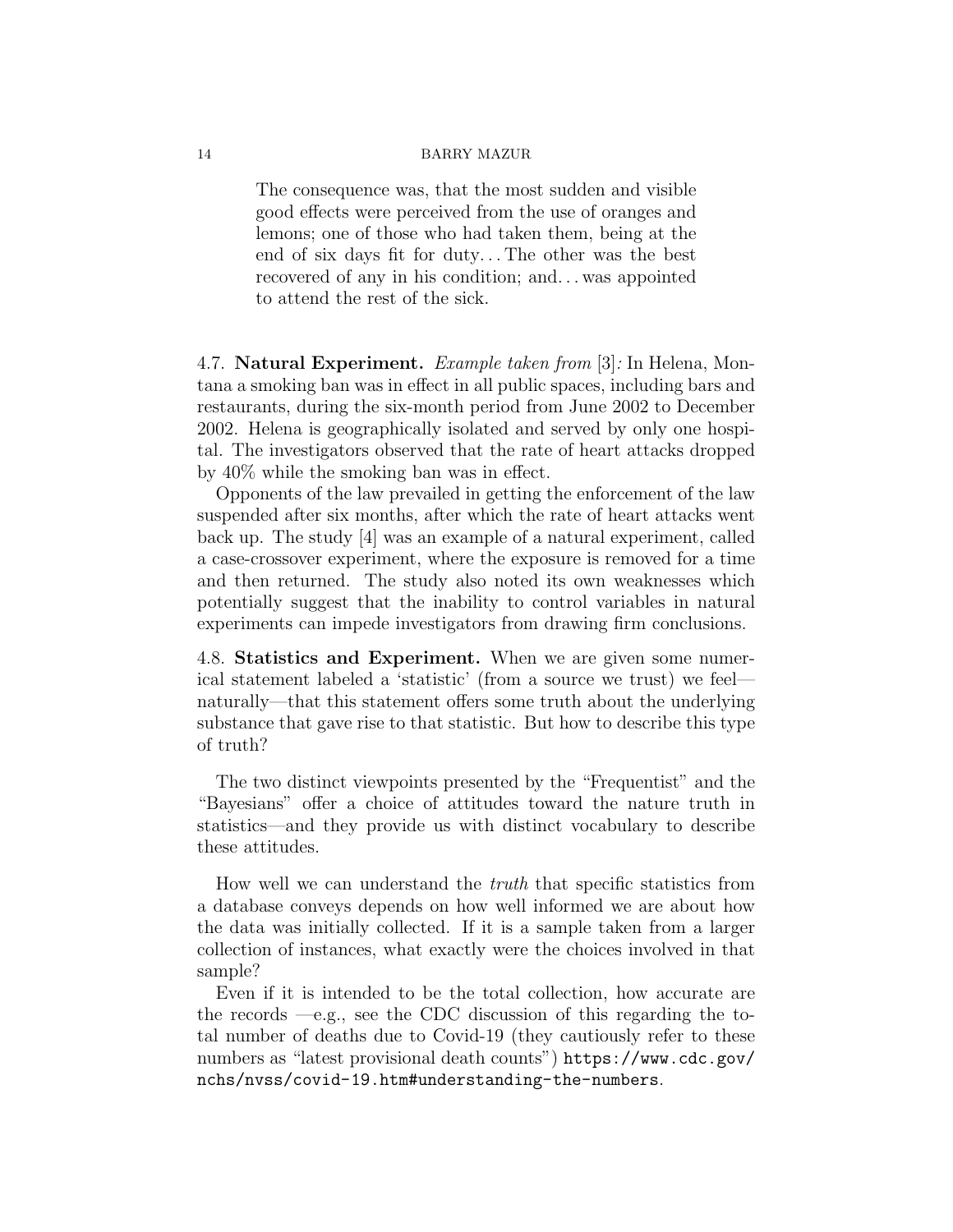Then there is the question of how much *noise* there is is mixed in with the data (e.g., as in Nate Silver's The Signal and the Noise<sup>21</sup>) and how to deal with such noise.

And finally, the eternal question regarding *correlation* versus *causa*tion.

4.9. 'Educating your beliefs' versus 'Testing your Hypotheses'.

'Bayesian intertwining'

The naive view of an empirical investigation which we might call the straight Baconian model for a scientific investigation has, as we have discussed, the simple recipe:

## Set-up and Hypotheses  $\rightarrow$  Data Collecting  $\rightarrow$  Processing Data and Conclusion.

The manner in which one proceeds from data to conclusion is often understood to be a straight comparison of what the hypotheses would predict and what the data reveals<sup>22</sup>, the comparison being (usually) quantitative with a pre-specified tolerance of discrepancy (between prediction and observation).

All this is significantly modified by the Bayesian viewpoint, which methodically intertwines the first two steps, and has a different take on each of these ingredients: hypothesis, data, conclusions. We'll discuss this below<sup>23</sup>. We'll look at the Bayesian viewpoint as offering a 'model' to help us understand, and deal with, the interplay between those ingredients. Let's call it the Bayesian model for a scientific investigation.

A further issue that complicates the contrast of models of getting to scientific conclusions alluded to above is the difference between the

 $^{21}$ The Signal and the Noise: why so many predictions fail—but some don't The Penguin Press, New York (2012)

 $^{22}$ although it might be difficult to find this expressed in Bacon's writings as bluntly

<sup>23</sup>A disclaimer: I know very little statistics; I'm a total outsider to this field and especially to the extended conversation—and the somewhat sharp disagreements that Bayesians and Frequentists have.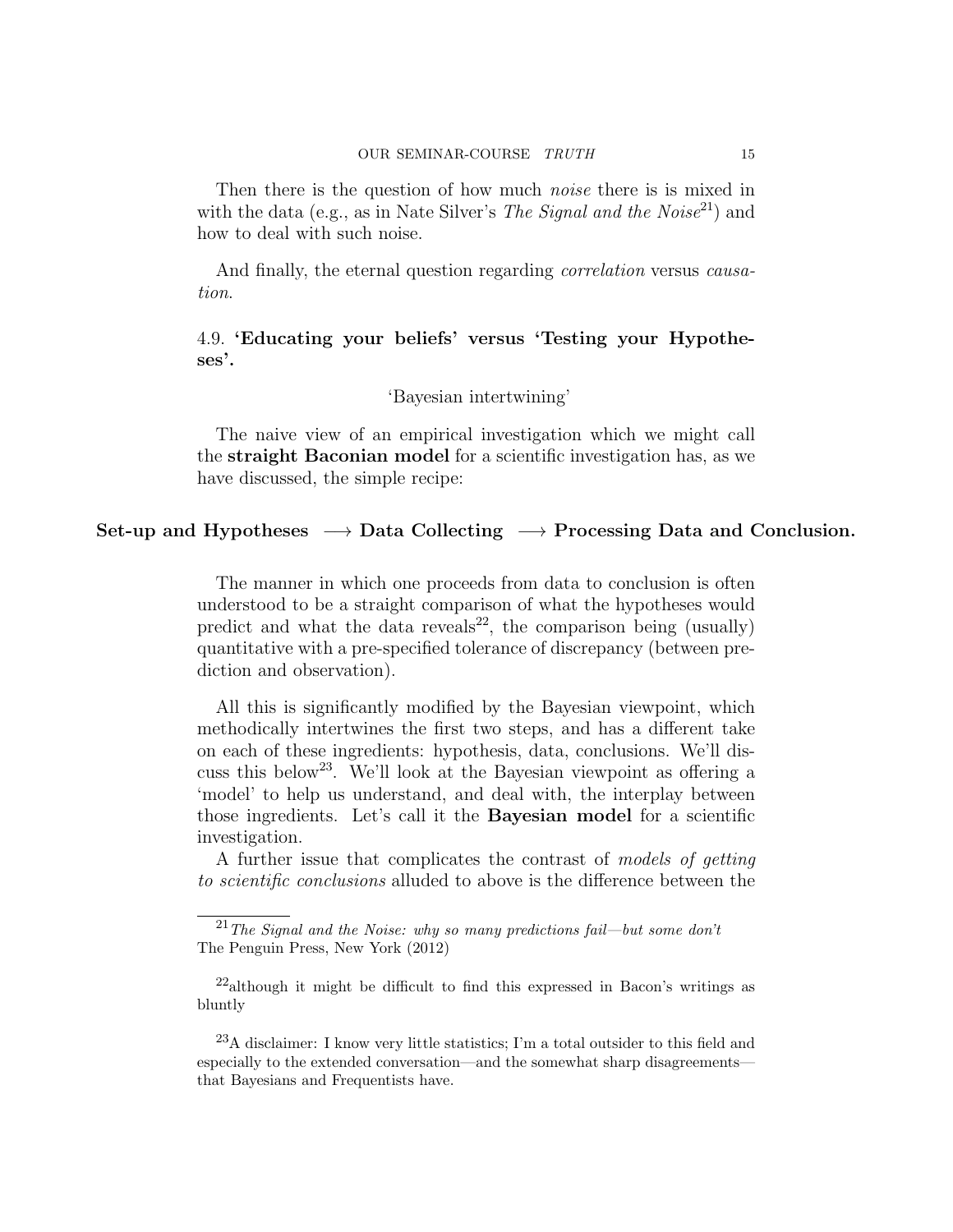Bayesian's and the Frequentist's work; their methods are not the same, and they have slightly different primary goals.

We'll get to that, eventually.

4.10. Prior information and the Birthday problem. To introduce ourselves to this 'Bayesian intertwining' (taking as a black box—at least at first—some of the mathematical procedures involved) let's revisit a famous problem: the birthday problem. You have a class of fifth graders in an elementary school. Suppose there are 23 students in the class. What is the probability that two of them have the same birthday? Or, to seem more mathematical, suppose there are *n* students. What is the answer as a function of  $n$ ?

Here is the simple naive analysis of this problem. We assume, of course, that the probability of anyone having a birthday at any specific day, e.g., April 22, is 1/365 (ignoring the leap year issue). Think of the teacher marking off—successively— on a calendar the birthdays of each student. We are going to gauge the possibility that in his class of n students there are no two birthdays on the same calendar day. The first student's birthday is duly marked. We can't possibly have a concurrence of birthdays (call it a hit) at this point, there being only one mark. So we can record "1" as the probability that we didn't get a *hit* at least so  $far^{24}$ .

As for the second student, the probability of him or her not having a birthday on the same day as student  $#1$ —i.e., that there not be a  $hit$ — is

$$
1 - \frac{1}{365} = \frac{364}{365}.
$$

Given this situation, and passing to the third student, in order for there not to be a hit, his or her birthday has to avoid two days, so that probability is

$$
1 - \frac{2}{365} = \frac{363}{365}.
$$

 $^{24}$ We are going to write probabilities as numbers between 0 and 1. So if the probability of an event is  $\frac{1}{2}$  that's the same as saying that it is *even odds of it* happening or not happening or that 50% of the time it happens, or one sometimes simply says that there's is a  $50/50$  chance of it occurring.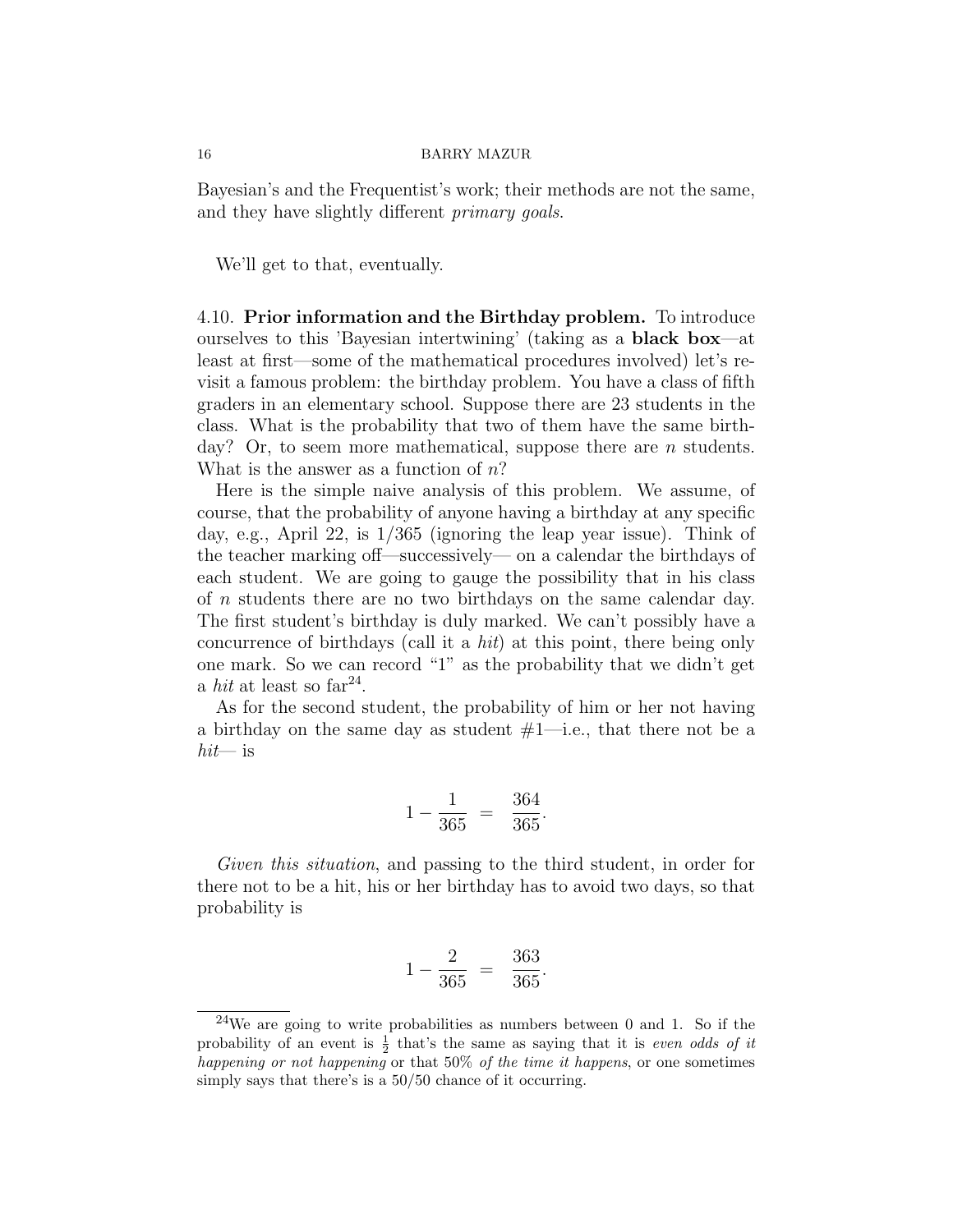Putting the two probabilities together we get that–so far in our count—the probability that there isn't a hit with these three students is

$$
(1 - \frac{1}{365})(1 - \frac{2}{365}) = (\frac{364}{365}) \cdot (\frac{363}{365}).
$$

Working up (by mathematical induction) the probability that there's no hit, with  $n$  students is then:

$$
(1 - \frac{1}{365})(1 - \frac{2}{365}) \cdots (1 - \frac{n-1}{365}),
$$

which when  $n = 23$  is close to  $\frac{1}{2}$ . That is, for a class of 23 students the chances are 50/50 that there's a concurrence of birthdays—given this analysis.

My Bayesian friend Susan Holmes tells me that she has actually tried this out a number of times in real live classes, and discovered that the odds seem to be much better than 50/50 for 23 students; you even seem to get 50/50 with classes of as low as 16 students.

There is something too naive in the analysis above, says Susan. We should, at least, make the following (initial) correction to our setting-up of the problem. We said above:

> We assume, of course, that the probability of anyone having a birthday at any specific day, e.g., April 22, is 1/365

BUT we actually know stuff about the structure of our problem that we haven't really registered in making that assumption.

For example, it is a class of fifth-graders so, chances are, they were all (or mostly) born in the same year. In particular, the years of their birth all (or mostly) had the same weekends and weekdays. In the era of possible c-sections and induced births—given that doctors and hospital staff would prefer to work on weekdays rather than weekends one might imagine that the probability of being born on a weekday is somewhat skewed. We also know more that might make us think that fixing 1/365 at the rate is too naive.

Perhaps then, instead of sticking to the probability  $p = 1/365$  per day hypothesis, allow a bit of freedom and a priori allow that there are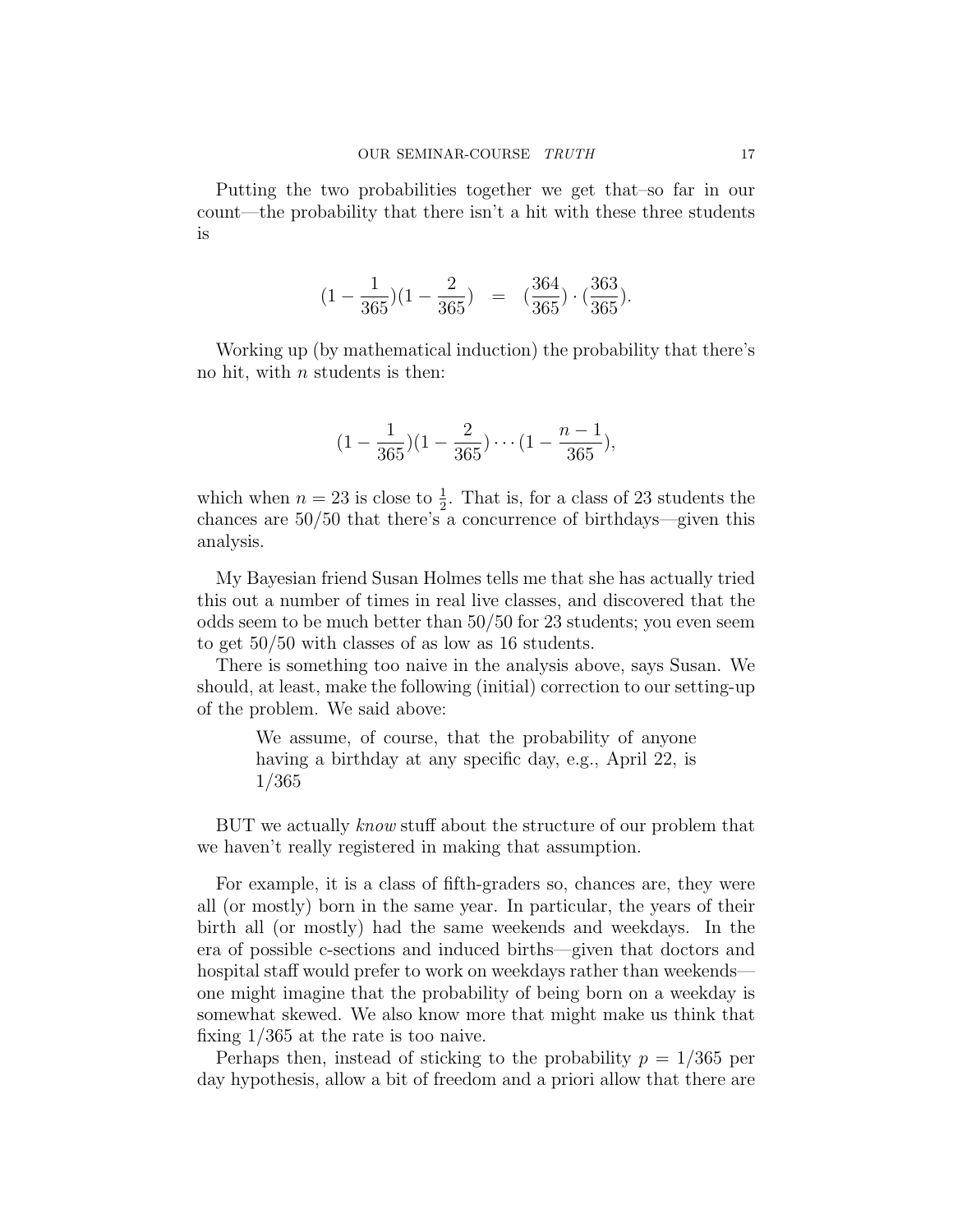different probabilities

## $p_1, p_2, p_3, \cdots, p_{365}$

for each day of the year<sup>25</sup>, about which we can make very very rough guesses. But let us not write this in stone yet. Make a mildly educated guess of these  $p_i$ ; e.g., if "i" is a Saturday or Sunday (or a holiday), then  $p_i$  is probably slightly less than  $1/365$ ; if a weekday, slightly more. This initial guess (of the values of  $p_1, p_2, p_3, \cdots, p_{365}$ ) we'll call a **Prior**. From any prior we can deduce—essentially by a straight computation as we did above with the "constant prior: 1/365"—all the expected odds and whatever statistics one wants.

BUT we have hardly gotten our best answer! All these  $p_i$ 's constituted, after all, just our very very rough guess based on some intuitive hunch, prior to having any hard data. Computing with these  $p_i$ 's gives us a "number" as output—perhaps more accurate than the 23 we started this discussion with, but how does this number compare with the actual numbers we're actually accumulating by sampling birthday statistics for classes of fifth-graders? The Bayesian will use this accumulating Data to "correct" the prior (guessed) probabilities  $p_i$ , to be more in tune with the data. This is what I mean by the Bayesian intertwining: the data–as it comes in–is used to "educate the prior." This educated-prior is called (naturally) a posterior. In some sense, the principal role of data in this Baysian model is to be fed back into the prior to refine it to produce successive posteriors rather than (with a straight up or down judgment) to verify or contradict an hypothesis.

Starting anew with the latest posterior rather than the original prior we can deduce—essentially as we did above with the "constant  $1/365$ " or any prior **prior** —all the expected odds and whatever statistics one wants.

In fact, there are no firm hypotheses within the Bayesian model, and no firm conclusions. I said, though: "within the Bayesian model." Nevertheless from this procedure one might extract a conclusion, but this is outside the format.

This is a preliminary move in the Bayesian direction, but we aren't quite there yet. Another–and better–way of viewing this move (reflecting our most up-to-date version of belief about the set-up) is that the

 $25$ <sub>these</sub> summing to 1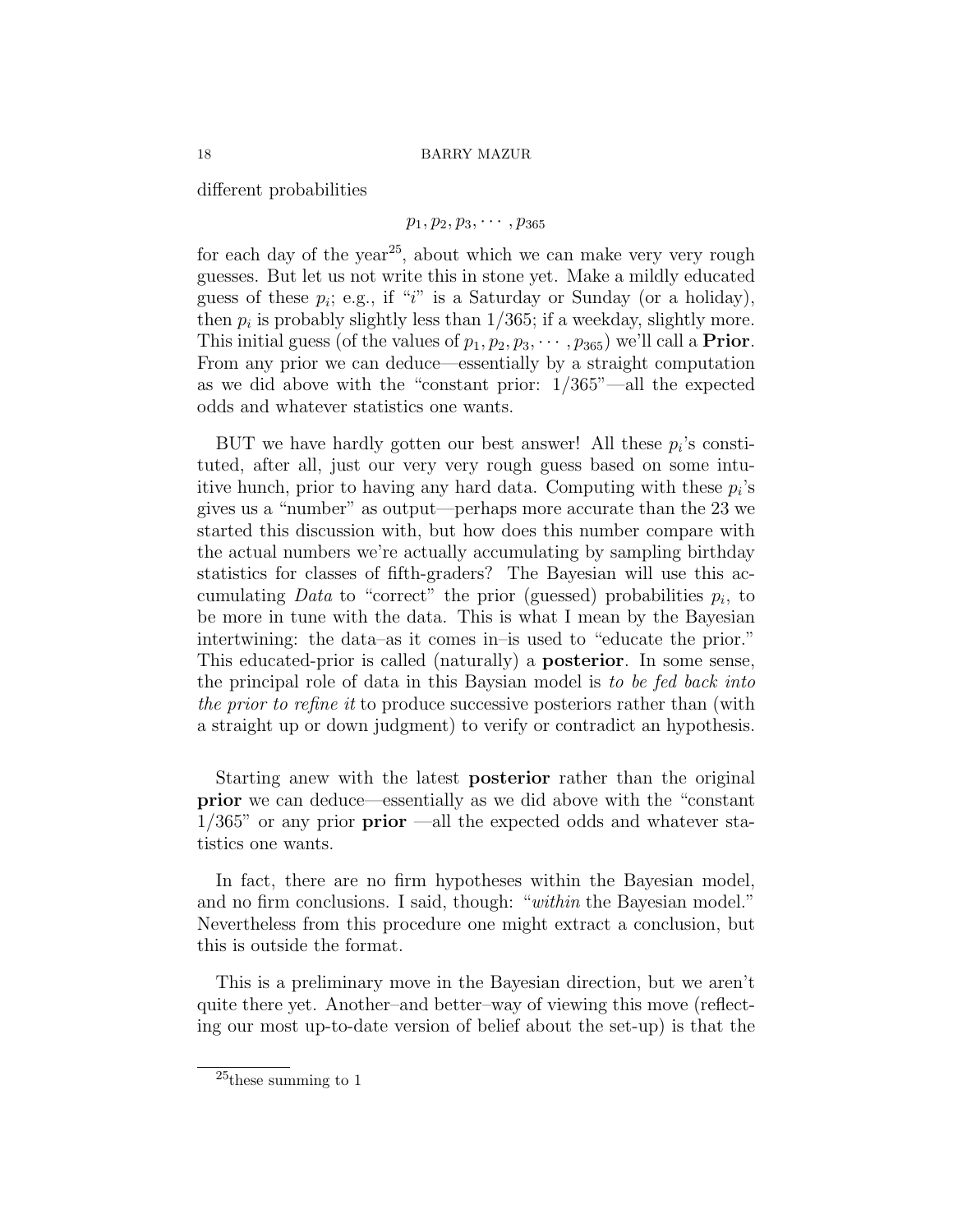initial values

$$
p_1, p_2, p_3, \cdots, p_{365}
$$

should not be taken as hard unchangeable numbers but rather are to be viewed as "random variables" in their own right, and subject to their own distributions, which we are bent on determining, given enough Data. The grand function of the data is to be fed back to educate the prior but retaining its status as probabilities. The movement here is as follows:

Prior (probabilities)  $\frac{\text{Data}}{\rightarrow}$ Posterior (probabilities).

The **black** box—so far—is that I have not yet said anything about the mathematical procedure Bayesians use to feed back (as an afterburner) information obtained by the Data into the prior assumptions, in order to effect the "education" of these prior assumptions and thereby produce the posterior. For the moment—in this discussion—it is more important for me simply to emphasize that whatever this procedure is it is, in fact, a predetermined procedure.

4.11. Predesignation versus the self-corrective nature of inductive reasoning. Now you might well worry that this Bayesian ploy is like curve-fitting various hypotheses<sup>26</sup> to the data—a kind of hypothesis-fishing expedition, if you want. You keep changing the entire format of the problem, based on accumulating data. The Bayesians have, as I understand it, a claim: that any two 'reasonable' priors, when "corrected" by enough data will give very close posteriors. That is, the initial rough-hewn nature of the prior will iron out with enough data. Their motto:

Enough data swamps the prior.

I've been playing around with another formulation of that motto:

 $^{26}{\rm I}$  want to use the word *hypothesis* loosely, for the moment; that is, the way we generally use the word; and not in the specific manner that statisticians use it.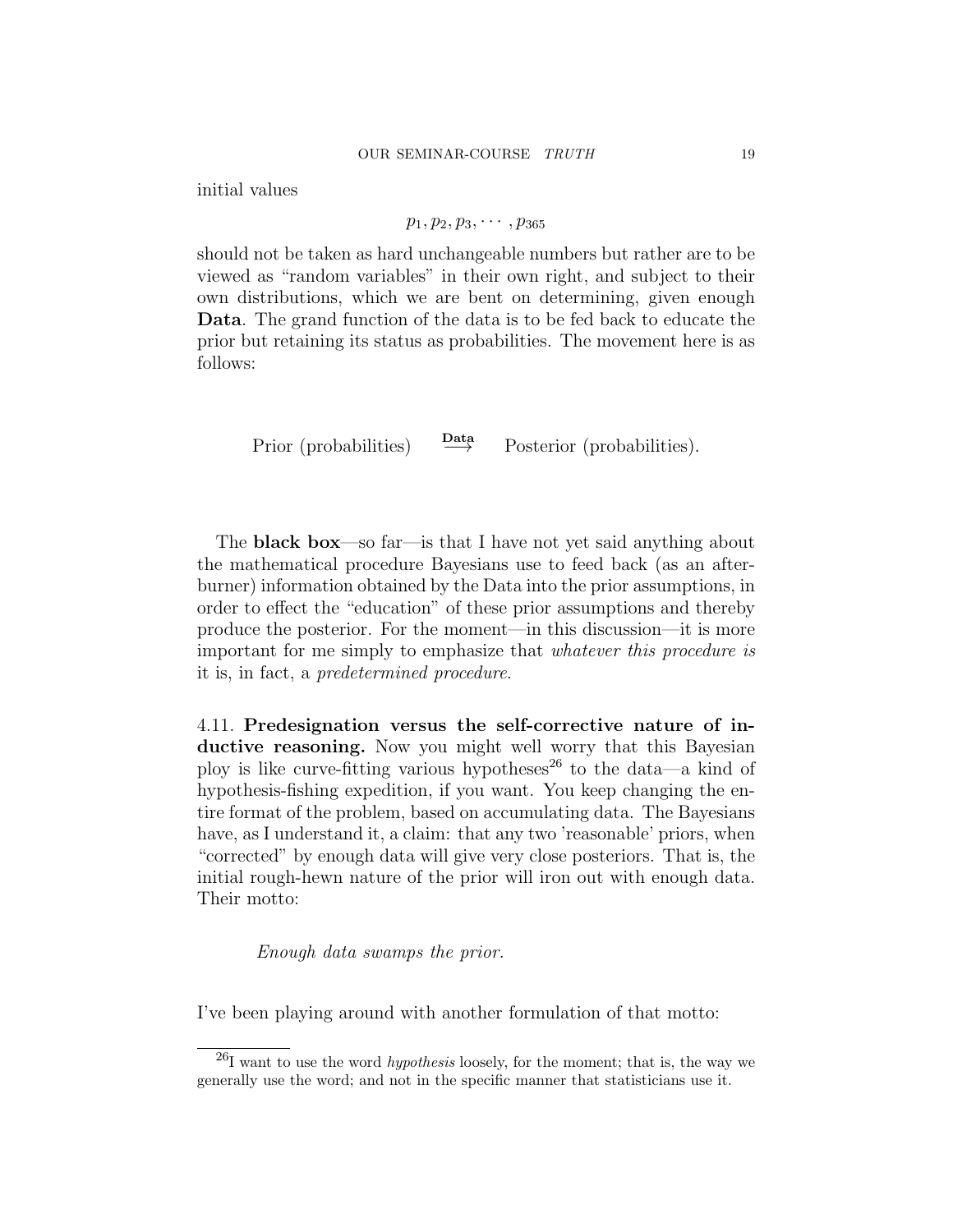Any data-set is, in fact, a 'data point' giving us information about the probability distribution of priors.

In contrast, there is a motto that captures the sentiment of a Frequentist:

> Fix hypotheses. This determines a probability distribution to be expected in the data. Compute data. If your hypotheses are good, in the limit the data should conform to that probability distribution.

About the above, one of the early great theorizers in this subject (and specifically regarding probability, randomness, and the law of large numbers) was Jacob Bernoulli. He also was a theologian preaching a specifically Swiss version of Calvinism. You see the problem here! There is a strict vein of *predetermined* destiny or fatalism in his theology, someone who is the father of the theory of randomness. How does he reconcile these two opposites? Elegantly, is the answer! He concludes<sup>27</sup> his treatise *Ars Conjectandi*, commenting on his law of large numbers, this way:

> Whence at last this remarkable result is seen to follow, that if the observations of all events were continued for the whole of eternity (with the probability finally transformed into perfect certainty) then everything in the world would be observed to happen in fixed ratios and with a constant law of alternation. Thus in even the most accidental and fortuitous we would be bound to acknowledge a certain quasi necessity and, so to speak, fatality. I do not know whether or not Plato already wished to assert this result in his dogma of the universal return of things to their former positions [apokatastasis], in which he predicted that after the unrolling of innumerable centuries everything would return to its original state.

 $27$  It is, in fact, the conclusion of the *posthumously* published treatise (1713) but it isn't clear to me whether or not he had meant to keep working on the manuscript.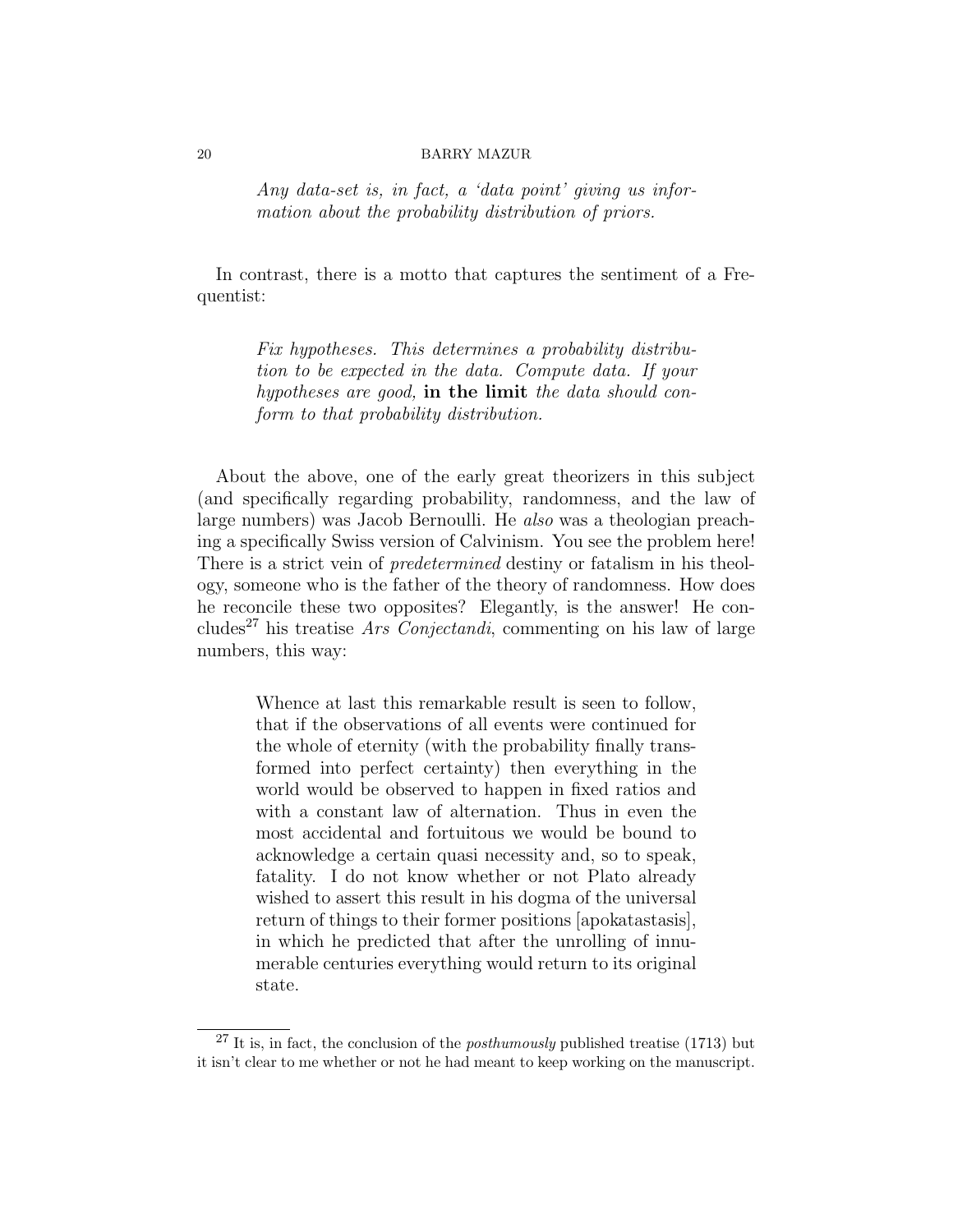Apokatastasis is a theological term, referring to a return to a state before the fall (of Adam and Eve) $^{28}$ .

4.12. Priors as 'Meta-probabilities'. Suppose you are a cancer specialist studying a specific kind of cancer and want to know if there is a gender difference: do more men than women get this type of cancer? Or more women than men?

Now suppose I asked you (cancer specialist) to make some kind of guess—when considering groups of people that get this cancer—about the proportion of men-to-women that get it. You might tabulate this as a probability P that a random choice of person in this group is male. So P is a number between 0 and 1. You might actually give me a number if you are very confident, but more likely, for a spread of possible values of P, you'll give me an estimate of greater or lesser levels of confidence you have that this  $P$  is indeed the sought-for-probability. Taking the question I asked more systematically, you might interpret it as follows:

> As P ranges through all of its possible values, from 0 (no males get it) to 1 (only males get it) tell me (your guess of) the probability that P is the ratio  $\frac{M}{M+W}$  where  $M$  is the number of men and  $W$  the number of women in the group? In effect, draw me a graph telling your

<sup>28</sup>Noah Feldman once suggested to me that Calvinists might be perfectly at home with random processes leading to firm limiting fatalism, in that the fates of souls—in Calvinist dogma—are randomly assigned and not according to any of their virtues; i.e., to misquote someone else: "goodness had nothing to do with it."

Also, we might connect the above with C.S. Peirce's 1883 paper "A Theory of Probable Inference." For a readable discussion of this paper, see: Len O'Neill's Peirce and the Nature of Evidence published in the Transaction of the Charles S. Peirce Society 29 Indiana Univ. Press (1993) pp. 211-224. Peirce makes a distinction between statistical deduction and statistical induction the first being thought of as reasoning from an entire population to a sample, and the second being reasoning from sample to population. As O'Neill says, in the first it is a matter of long run frequency (i.e, the Frequentist's motto) whereas the second is related to a Peircean conception of the self-corrective nature of inductive reasoning (and this sounds like the Bayesian protocol).

Peirce dwells on the issue of predesignation in the Frequentist's context (i.e., you fix a model and then collect evidence for or against it; you don't start changing the model midstream in view of the incoming evidence). As already mentioned, there is a curious type of meta-predesignation in the Bayesian context, in that the manner in which you change the model, given incoming evidence, is indeed pre-designated.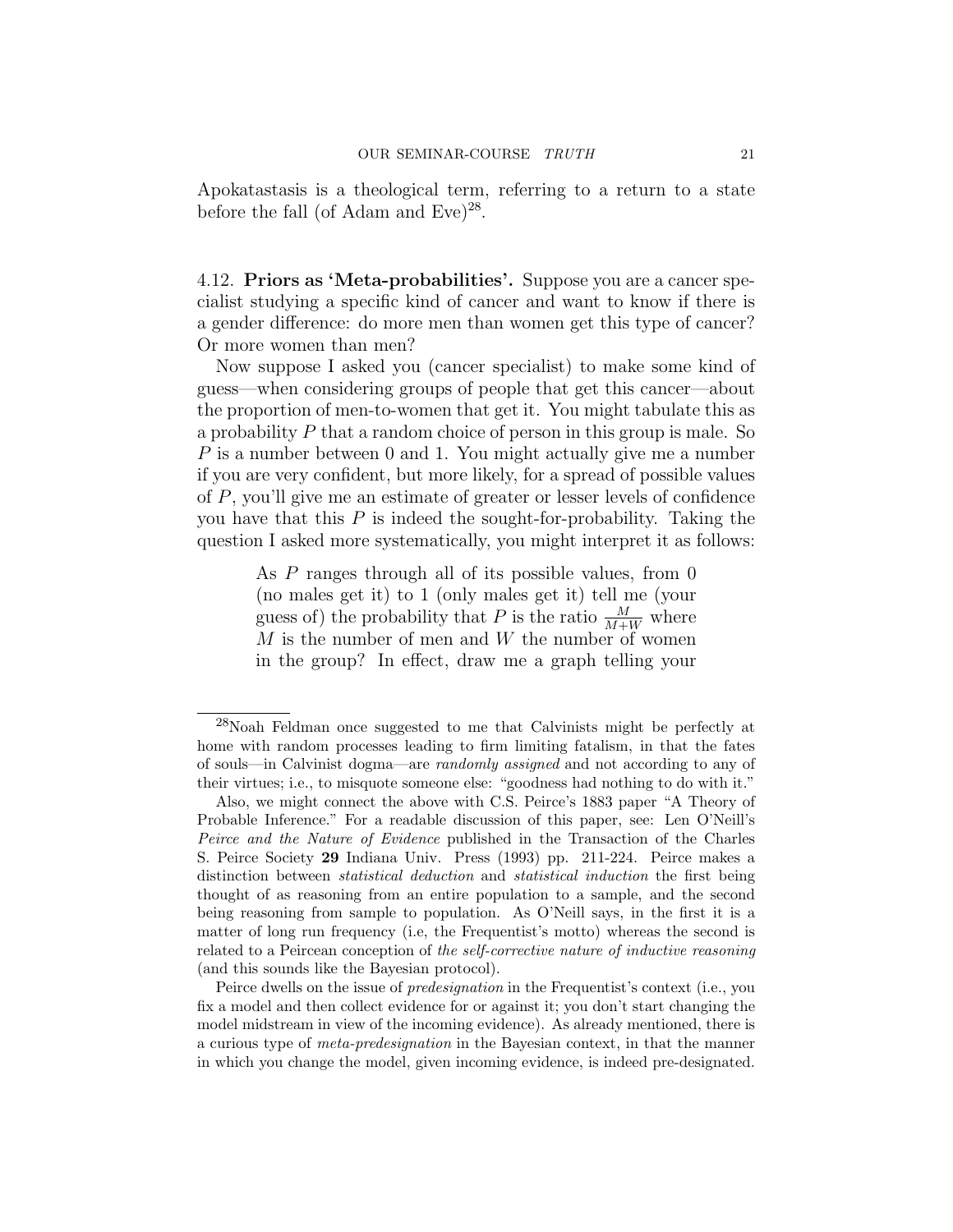probability-estimate for each of the P's in the range between 0 and 1.

Your initial guess, and initial graph, is the Prior ( I privately call it the meta-probability). It will be educated by the data accumulating.

Let's imagine that you say "I have no idea! This probability  $P$  could– as far as I know–equally likely be any number between 0 and 1." If so, and if you had to draw a graph illustrating this noncommittal view, you'd draw the graph of a horizontal line over the interval [0, 1]. Or, you might have some reason to believe that  $P$  is close to  $1/2$  but no really firm reason to believe this and you might have no idea whether gender differences enter at all. Then the graph describing your sense of the likelihood of the values of  $P$  would be humped symmetrically about  $P = 1/2$ . Or if you are essentially certain that it is  $1/2$  you might draw it to be symmetrically spiked at  $P = 1/2$ .

What you are drawing is–in a sense–a *meta-probability density* since you are giving a portrait of your sense of how probable you think each value between 0 and 1 might be the actual probability-that men-getthis-type-of-cancer. Your portrait is the graph of some probability density function  $f(t)$ .

There are theoretical reasons to suggest, for some such problems, that you would do well to be drawing the graphs of a specific well-known family called beta-distributions. These beta-distributions come as a two parameter family<sup>29</sup>  $\beta_{a,b}(t)$ . That is, fix any two positive numbers  $a, b$  (these numbers  $a, b$  are called the *shape parameters* of the betadistribution) and you get such a graph.

Here are some general ground-rules for choosing these  $\beta s$ : shape parameters that are equal give distributions symmetric about 1/2; i.e., you choose such a  $\beta$  if you expect that gender plays no role in the probability of contracting this cancer. Choosing  $a > b$  means that you are skewing things to the left; i.e., you believe that men get this type of cancer less frequently than women; choosing  $b > a$  means the reverse. The larger these parameters, the sharper the peak of the curve; i.e., the more "sure" you are that the probability occurs at the peak.

Choose parameters, say,  $a = 2, b = 5$ ; or, say,  $a = 2, b = 2$  and you have probability distributions  $\beta_{2,5}(t)$ , or  $\beta_{2,2}(t)$ , these being the blue and the magenta graphs in the figure below (taken from a wonderful Wikipedia entry: http://en.wikipedia.org/wiki/Beta\_distribution).

c

<sup>&</sup>lt;sup>29</sup>These are distributions  $t^{a-1}(1-t)^{b-1}dt$  normalized to have integral equal to 1 over the unit interval.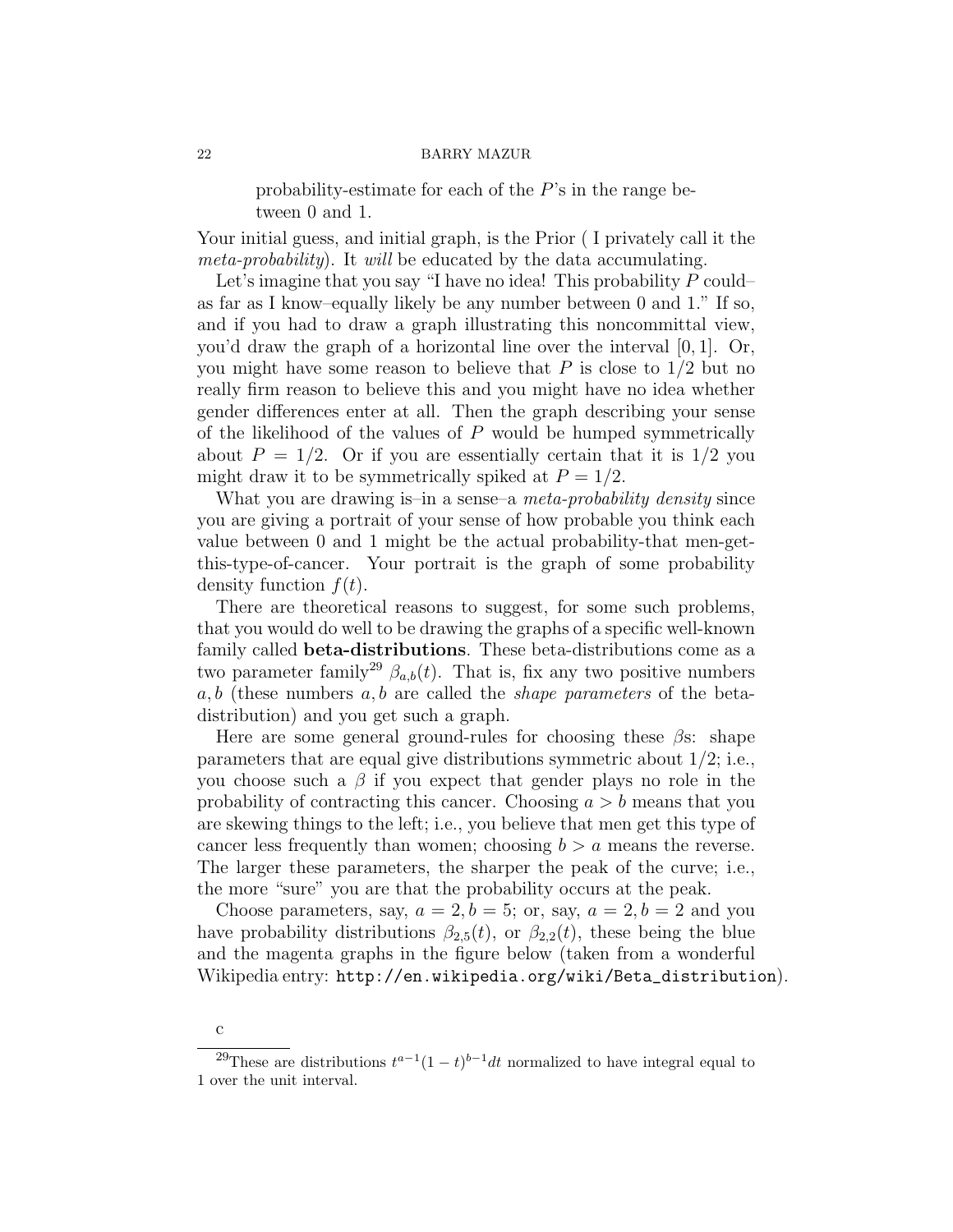## 4.13. Back to our three steps.

- (1) (Choosing the Prior) Now, Bayesian cancer doctor that you are, when you start doing your statistics, choose a Prior. For this type of question you might do well, as I said, to choose some beta-distribution. If you imagine that there might be a gender bias here, but have no idea in which direction, you might choose one that is symmetric about  $t = 1/2$  (which, as it turns out, means that you'd be taking shape parameters a equal to b). But size up the situation as best as you can, taking into account everything that you think is important to the problem and come up with a choice of a Prior. Let us say that your Prior is  $\beta_{a,b}(t)$ .
- (2) (The Data) Suppose you now get a data sample of 100 people with cancer—perhaps the result of some specific study of some particular population, and suppose that 60 of these cancer victims are men (so 40 are women).
- (3) (Passing to the Posterior) The beauty of the family of betadistributions is that when you appropriately *educate* a betadistribution (the Prior) with new data, the new distribution (the Posterior) is again a beta-distribution. The only thing is that the shape parameters may change; say, from  $(a, b)$  to a new pair of numbers  $(a', b')$ :

$$
\beta_{a,b}(t) \quad \stackrel{\text{new data}}{\longrightarrow} \quad \beta_{a',b'}(t)
$$

I'm told that this change can be very easily computed. That is, in this example problem, the  $a', b'$  will depend on hardly more than the original  $a, b$ , the percentage of men with cancer, and the size of the study.

4.14. A numerical example and a question. For this example I'm normalizing things so the numbers work simply so we don't get bogged down in mere arithmetic. Imagine that your Prior is  $\beta_{20,20}$  and you test a sample population (of just the right size for the normalizations to work out as I'm going to assume they do below) and in that population Men/ Women cancer ratio is 60/40. The Posterior is then (I'm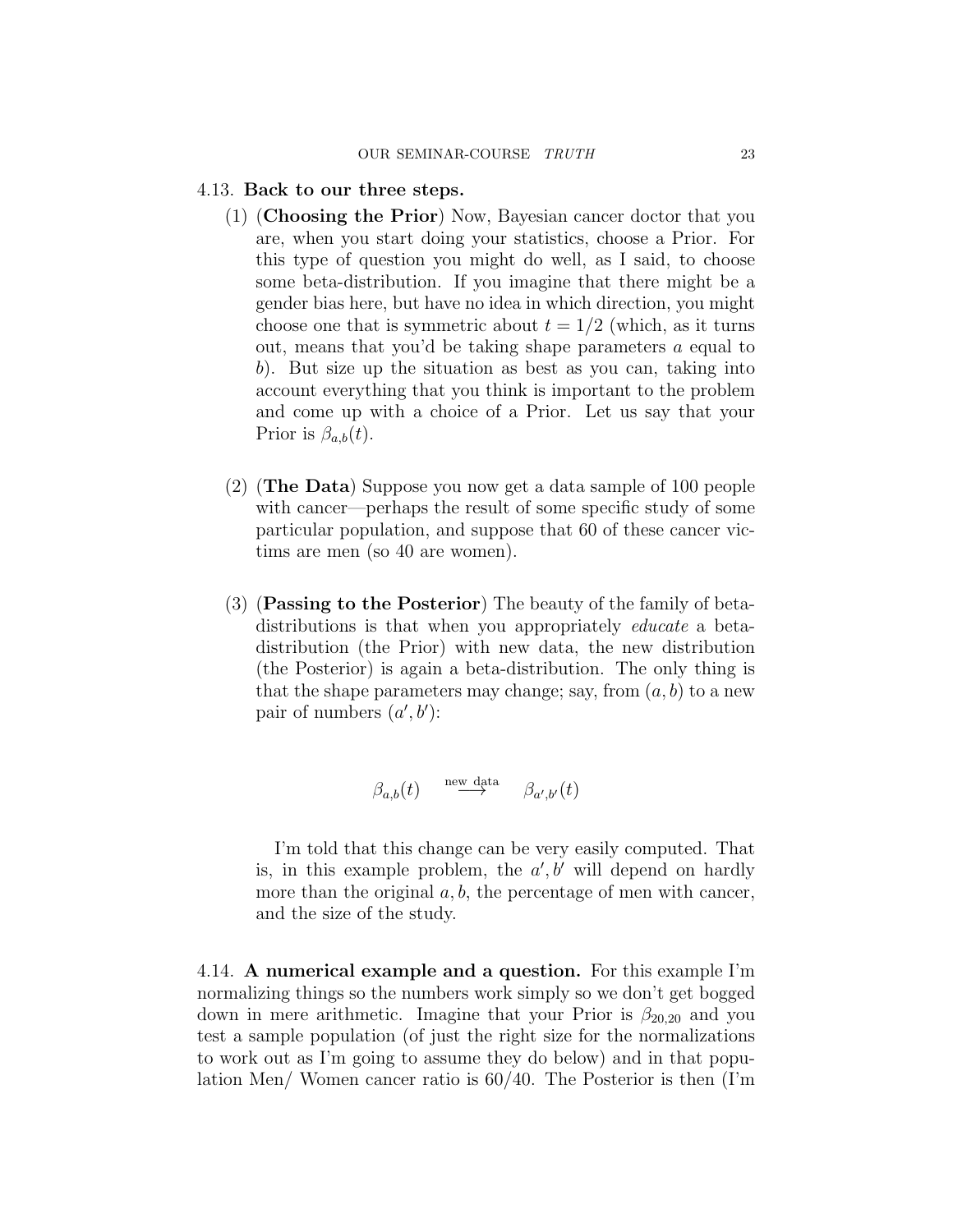told)  $\beta_{20+60,20+40}$ . And if you compute (based on that Posterior) the probability that men get this type of cancer more than women, that probability is:

## $0.955...$

If you did the analogous thing with the Prior  $\beta_{10,10}$ , getting, as Posterior,  $\beta_{10+60,10+40}$  you'd compute (based on that Posterior) the probability that men get this type of cancer more than women to be:

## $0.966...$

**Question:** Why is it *reasonable* that the second estimate of probability of gender-difference be bigger than the first?

4.15. Bayes' Theorem. I will assume that people have learned something of the background of Bayes himself from the other readings, and just concentrate on the statement and intent of his theorem. (A discussion of his theorem often is the start of expositions on Bayesian things, but it seems to me that one needs some of our prior discussion if we want (not merely to understand the theorem, but) to focus on its effect: a distinctive model of the role of statistical inference in the formation of scientific conclusions.

To begin, imagine that we have a region  $C$  of the Euclidean plane (say, an open compact subset) and two (open) subsets of  $C, X, Y \subset C$ , so that we also may consider their intersection  $X \cap Y$  viewed as a subset of  $X$  and of  $Y$ .



Letting the absolute value sign | | indicate area, we have the tautology: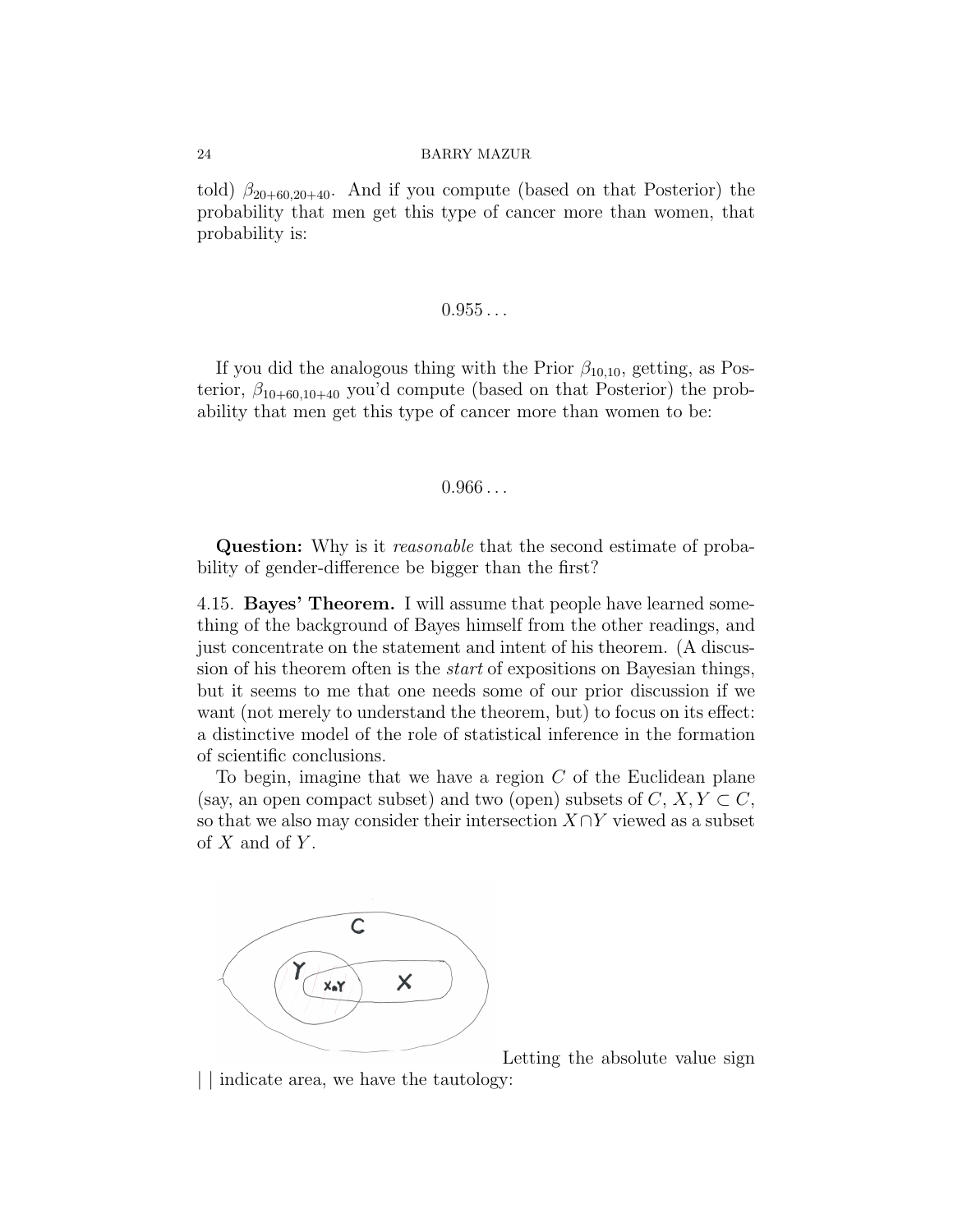(\*) 
$$
\frac{|X \cap Y|}{|Y|} \cdot \frac{|Y|}{|C|} = \frac{|X \cap Y|}{|X|} \cdot \frac{|X|}{|C|}.
$$

This is evident.

Now, interpret  $C$  as a community of individuals or entitities, and  $X, Y$  as the sub-communities of C consisting of individuals that have specific traits (call them, respective, 'trait  $x$ ' and 'trait  $y'$ ). View 'area' as giving numbers of individuals.

Then:

- we can think of  $\frac{|X \cap Y|}{|Y|}$  as the probability that an individual in the community  $C$  has trait  $x$ , given that it has trait  $y$ . This is usually abbreviated:  $P(x | y)$ .
- we can think of  $\frac{|X \cap Y|}{|X|}$  as the probability that an individual in the community  $C$  has trait  $y$ , given that it has trait  $x$ . This is usually abbreviated:  $P(y | x)$ .
- we can think of  $\frac{|X|}{|C|}$  as the probability that an individual in the community C has trait x, abbreviated as  $P(x)$ , and
- we can think of  $\frac{|Y|}{|C|}$  as the probability that an individual in the community C has trait y, abbreviated as  $P(y)$ .

Rewriting the tautology  $(*)$  above in terms of these probabilities "P" we have:

$$
(**) \quad P(x \mid y) \cdot P(y) \ = \ P(y \mid x) \cdot P(x).
$$

interpreted as:

The conditional probability that an individual in the community  $C$  has trait  $x$ , given that it has trait  $y$  times the probability that an individual of the community has trait y

## is equal to

the conditional probability that an individual in the community  $C$  has trait  $y$ , given that it has trait  $x$  times the probability that an individual of the community has trait x.

This is Bayes' Theorem, which is sometimes written: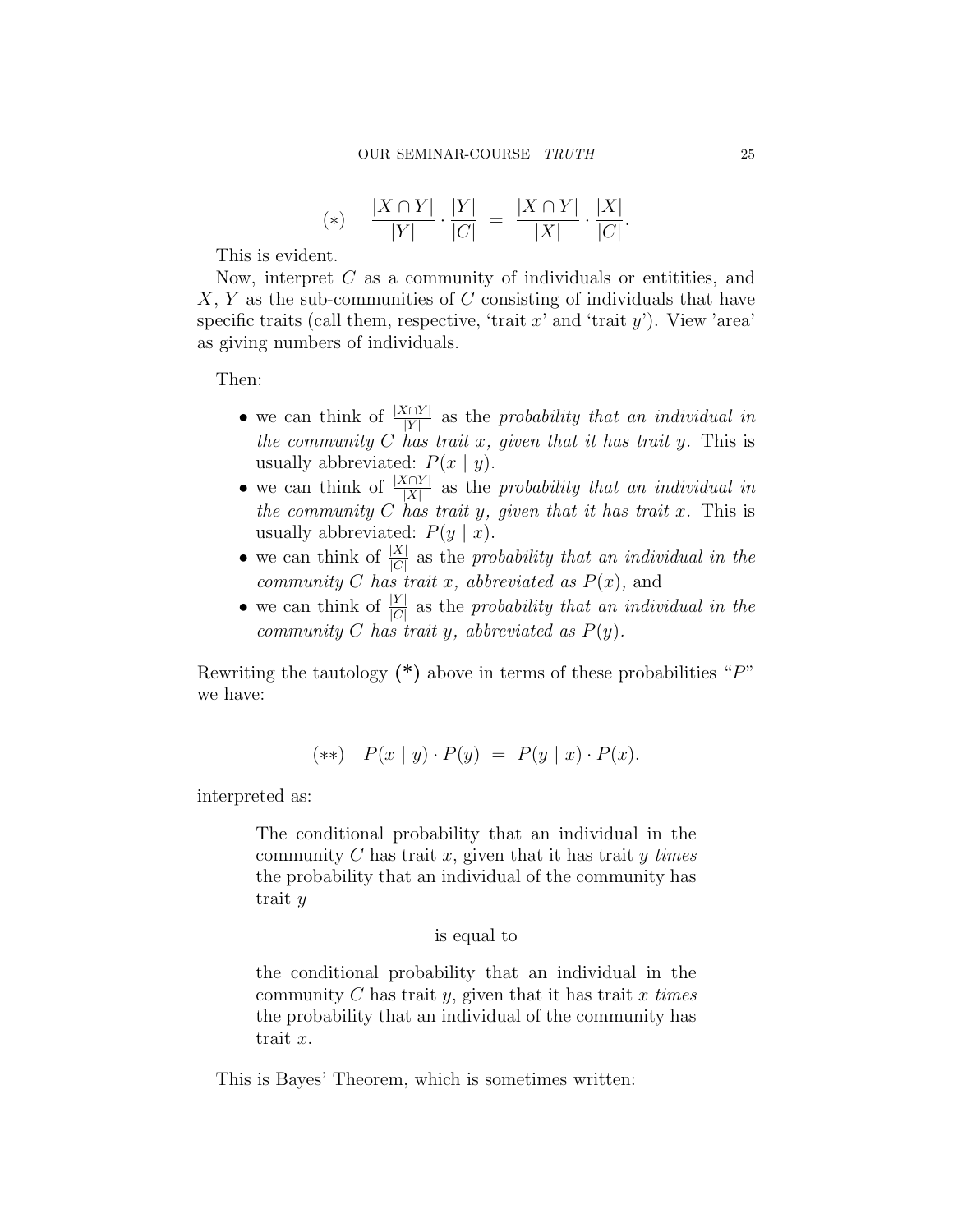$$
(***) \quad P(x \mid y) = \frac{P(y \mid x) \cdot P(x)}{P(y)}.
$$

So, what does this theorem have to do with the discussion we've given in the previous sections of this handout? The answer (in my opinion) has two prongs.

- I think that the more important connection that Bayes' Theorem has to the general Bayesian viewpoint is that the theorem is a 'promissory note,' so to speak, that conditional probabilities i.e., probabilities based on conditions that express what things we know about the situation—will be our vocabulary, and we have the beginnings of a way of dealing with conditionality.
- But it also has a 'straightforward' type of application. Here's one of enumerably many such simple examples (all below gotten from Wikipedia).

Suppose you are an entymologist dealing with a species of beetles and there is a rare subspecies of beetle, usually identifiable because of a certain pattern on its back. I say, usually, but not always. Here is what you know:

– the probability<sup>30</sup>, given that you have an individual of the rare subspecies, that the pattern occurs on its back is 98%. I.e.,

$$
P(Pattern|Rare) = 98\%,
$$

and

– the probability, given that you have a 'common' individual of the species, that the pattern occurs on its back is 5%. I.e.,

$$
P(Pattern|Common) = 5\%.
$$

Moreover, the rare subspecies accounts for only 0.1% of the entire population of this species of beetle.

Now you capture a beetle with the pattern on its back. What is the probability that it is a member of the rare subspecies? That is, what is  $P(Rare|Pattern)$ ? Bayes Theorem comes to the rescue.

 $30$ I'll give probabilities here in terms of percentages.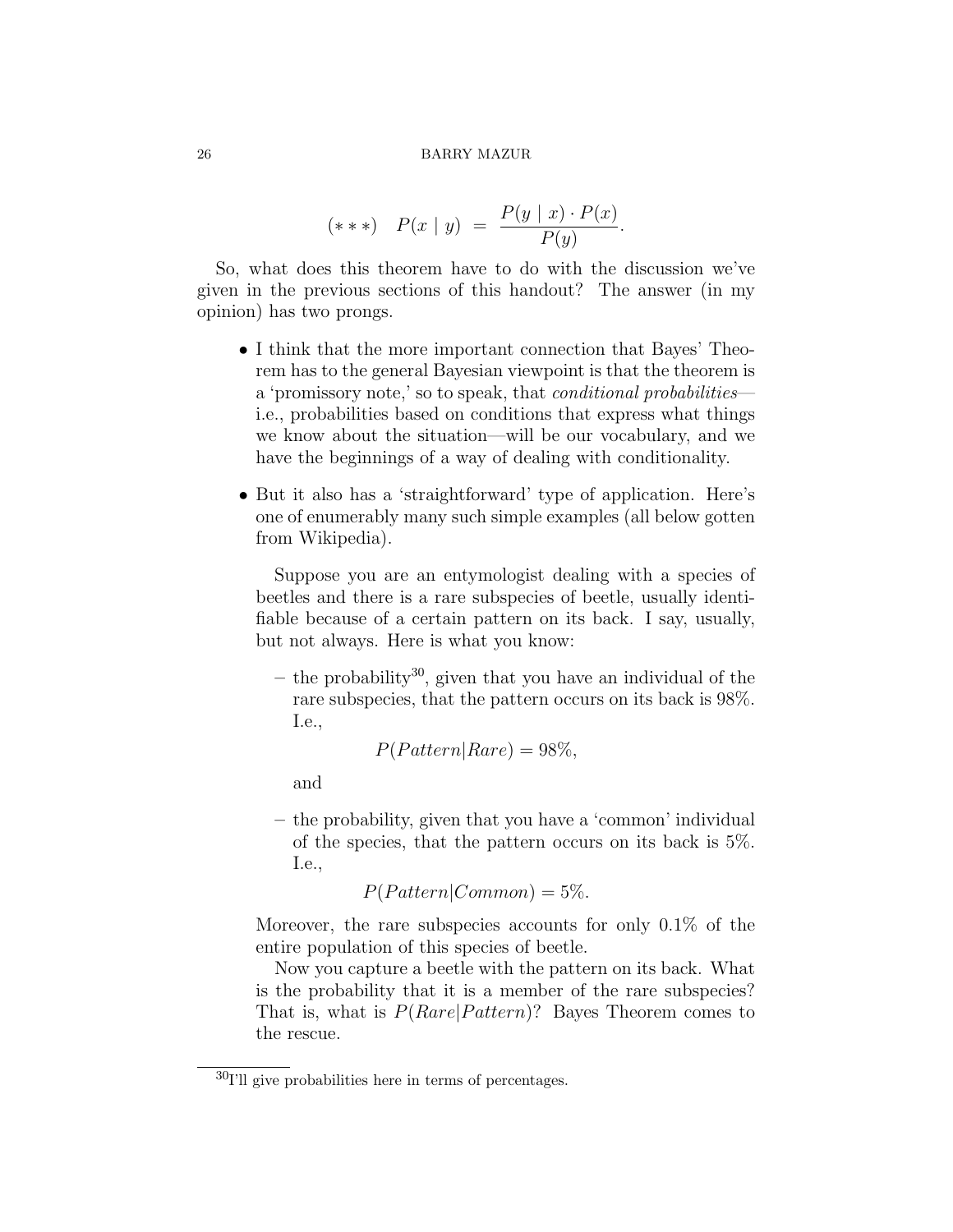For further concrete applications, see http://en.wikipedia.org/wiki/ Bayes'\_theorem which is the first (and probably the most useful) of the many hits you get when you Google "Bayes' Theorem."

To discuss. . .

#### 4.16. The nature of Truth in the vocabulary of Statistics.

## **REFERENCES**

- [1] Francis Bacon, Novum Organum (ed. by Joseph Devey) M.A. (New York: P.F. Collier, 1902): https://oll.libertyfund.org/title/ bacon-novum-organum
- [2] Francis Bacon, Of Truth http://essays.quotidiana.org/bacon/truth/
- [3] Wikipedia: Natural Experiment https://en.wikipedia.org/wiki/ Natural\_experiment
- [4] Sargent, R. P.; Shepard, R. M.; Glantz, S. A. (2004). "Reduced incidence of admissions for myocardial infarction associated with public smoking ban: before and after study". British Medical Journal. 328 (7446): 977-980—the abstract: https://pubmed.ncbi.nlm.nih.gov/15066887/

#### 5. For my third session: Shades of Mathematical Truth

I'm pretty sure that Immanuel Kant would put the mathematical statement

$$
(1) \qquad \qquad 2+1=3
$$

in the category of assertions that he calls the analytic a priori. I know that he views the statement

$$
(2) \qquad \qquad 5+7=12
$$

as quite different!—he refers to the latter equation in his Critique of Pure Reason as an example of his notion: the synthetic a priori<sup>31</sup>.

 $31$ The word 'priori' signals that these categories are genres of thought *prior* exercised without (i.e., prior to) considering things other than the circle of the faculties of our mind—e.g. prior to input coming from perceptions, or more generally, from "the world"—all that being a posteriori.

The synthetic a priori, for Kant, requires some engagement with our *intuitions* as he calls them—space and time, these being not "out there," as one might naturally think but rather, as Kant would have it, resources of our faculties of mind: resources in which we dress objects of thought so as to be able to properly think about them.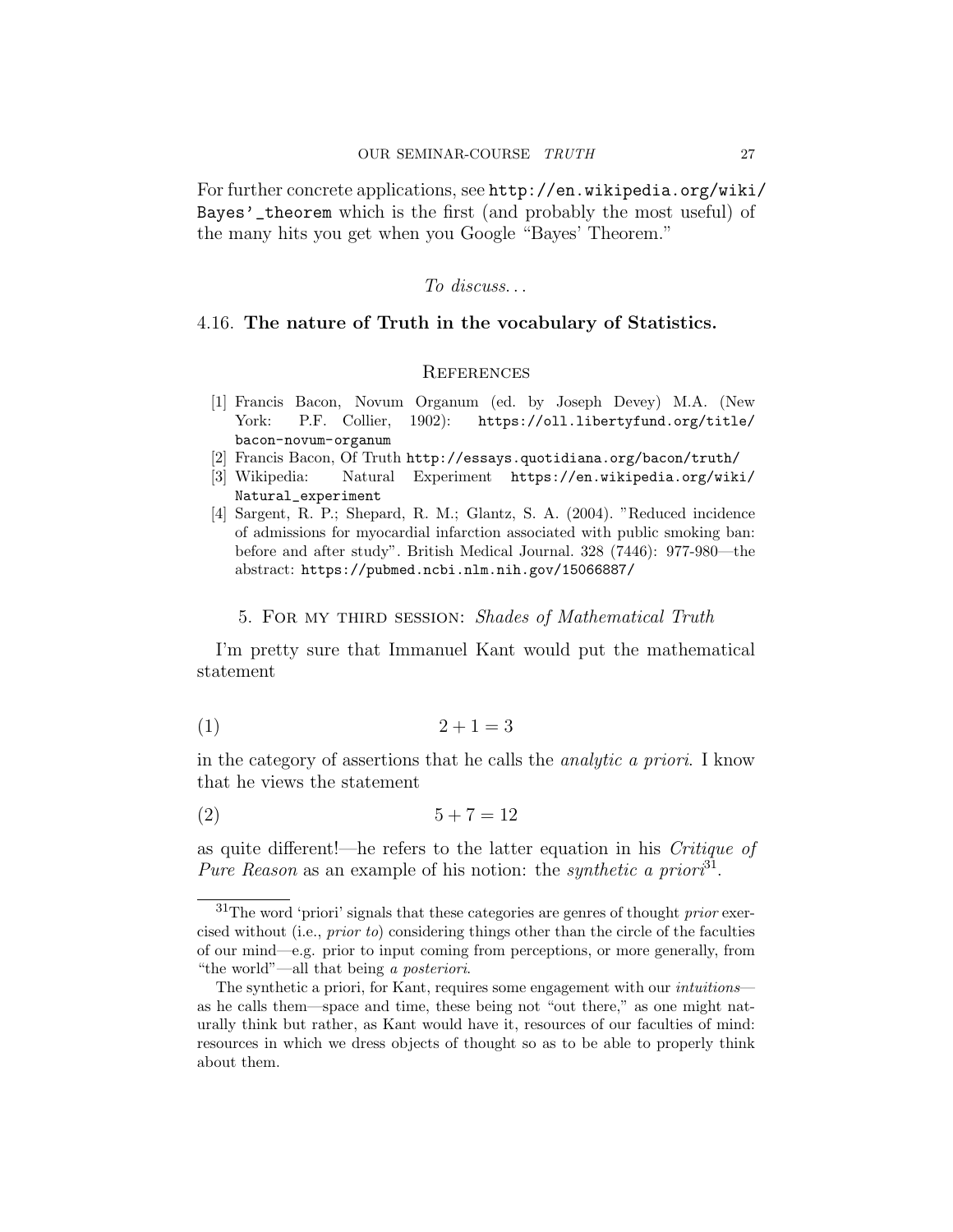The former counts as *analytic a priori* in the sense that the left-hand side of Equation (1) is simply the definition of the right-hand side. In effect its a tautology.

But to understand Equation (2) you need to organize a structure of attack; e.g., in some form or other you will have incorporated (as part of your apparatus of comprehension) a version of an associative law. You need to go beyond the mere statement: you shape a mental strategy, satisfactorily go through the exercise of thought it leads you to do and... understand something.

So Equations (1) and (2) relate to different shades, if not grades, of truth.

An elementary example of *synthetic a priori*—that might capture the imagination more than Equation (2) above—is given by Proposition 32 of Book 1 of Euclid's Elements: the sum of the angles of a triangle is  $180^o$ : k:<br>Palor<br>C



Figure 1

The difference with the previous example is that a *construction*—a 'synthetic act'— launches the standard proof of this theorem. You first choose a side of the triangle as base; then draw the line parallel to that base, through the opposite vertex; and then note that the three angles  $(A, C, C)$  and B as in the above figure) at the vertex opposite the chosen base are, in fact, equal to the three angles of the triangle. (Here you use a previous result that guarantees that for a line L that cuts a pair of parallel lines, the opposite angles created at the points of intersection of L with each of the parallel lines are equal).

There is another major difference between this proposition and Equation  $(2)$ . Namely, appropriately interpreted<sup>32</sup>, this proposition actually characterizes the Euclidean plane (among all smooth not-necessarily-Euclidean 'planes'). In a sense, the proposition can be taken to offer a definition of the Euclidean plane. (The Pythagorean Theorem appropriately understood— also characterizes the Euclidean plane.)

 $32e.g.,$  'straight lines' are taken to be geodesics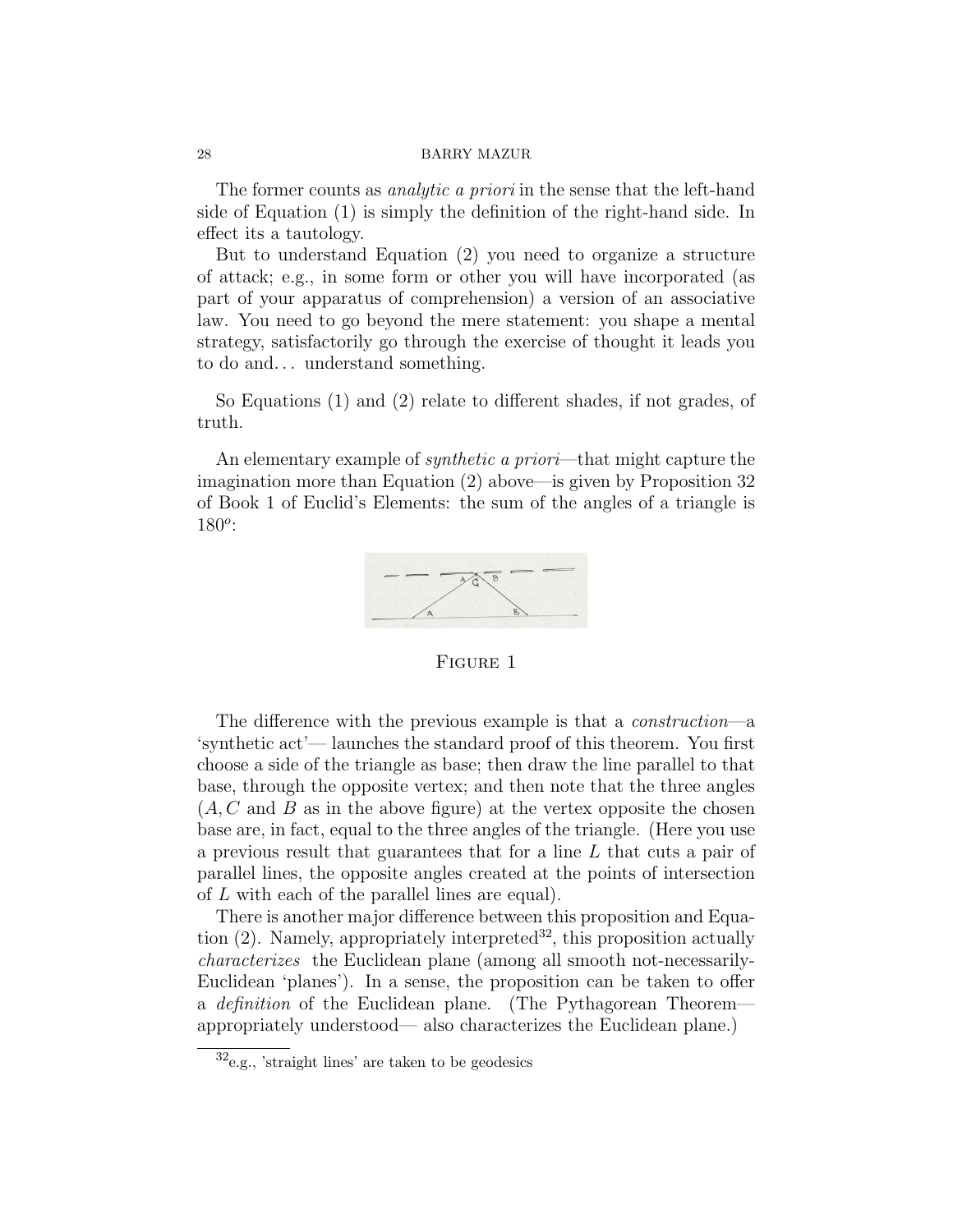5.1. Definitions as conveyors of truth. The essential roles that 'definition' play for us are: to delineate the objects of interest to be studied; to encapsulate; to abbreviate; and to focus.

- Definitions, then, can range from lowly tautologies (e.g., Equation (1)) to illuminating examples of pieces of mathematics that Kant would call synthetic a priori (e.g., Proposition 32).
- Defining Infinity: Here is an exercise (for people with math backgrounds): what is the difference between these four possible definitions of infinite set? (The first is due to Dedekind and resonates with that corridor in Hilbert's Hotel):

**Definition**  $\infty_1$ : A set S is **infinite** if there exists an *injective* mapping  $f : S \to S$  that is not surjective<sup>33</sup> (equivalently: is not a one:one correspondence between the set S and itself).

**Definition**  $\infty_2$ : A set S is **infinite** if there exists a *surjective* mapping  $f : S \to S$  that is not injective (equivalently: is not a one:one correspondence between the set S and itself).

**Definition**  $\infty_3$ : A set S is **infinite** if there exists an injective mapping of the set  $N$  of natural numbers into  $S$ .

(The set of natural numbers is what you think it is:  $N :=$  $\{1, 2, 3, 4, \ldots\}$ , even though the ancients were dubious about the number 1 as being in the same category as the other whole numbers. To actually  $\det^3$  this set  $\tilde{\bf N}$  without making use of

<sup>&</sup>lt;sup>33</sup>A mapping  $(f : S \to T)$  from a set S to a set T is called **injective** (synonym: "one-one into") if for any two different elements  $x \neq y \in S$  their images under the mapping f are also different; i.e.,  $f(x) \neq f(y) \in T$ . That is, there is no collapsing:



.

A mapping  $f : S \to T$  is **surjective** (synonym: "**onto**") if every element  $z \in T$ is in the image of S under the mapping f; i.e., there exists an element  $x \in S$  such that  $f(x) = z$ .

 $34$ And here, the late middle English sense of the word 'define' (to *bring to an*) end) fits neatly.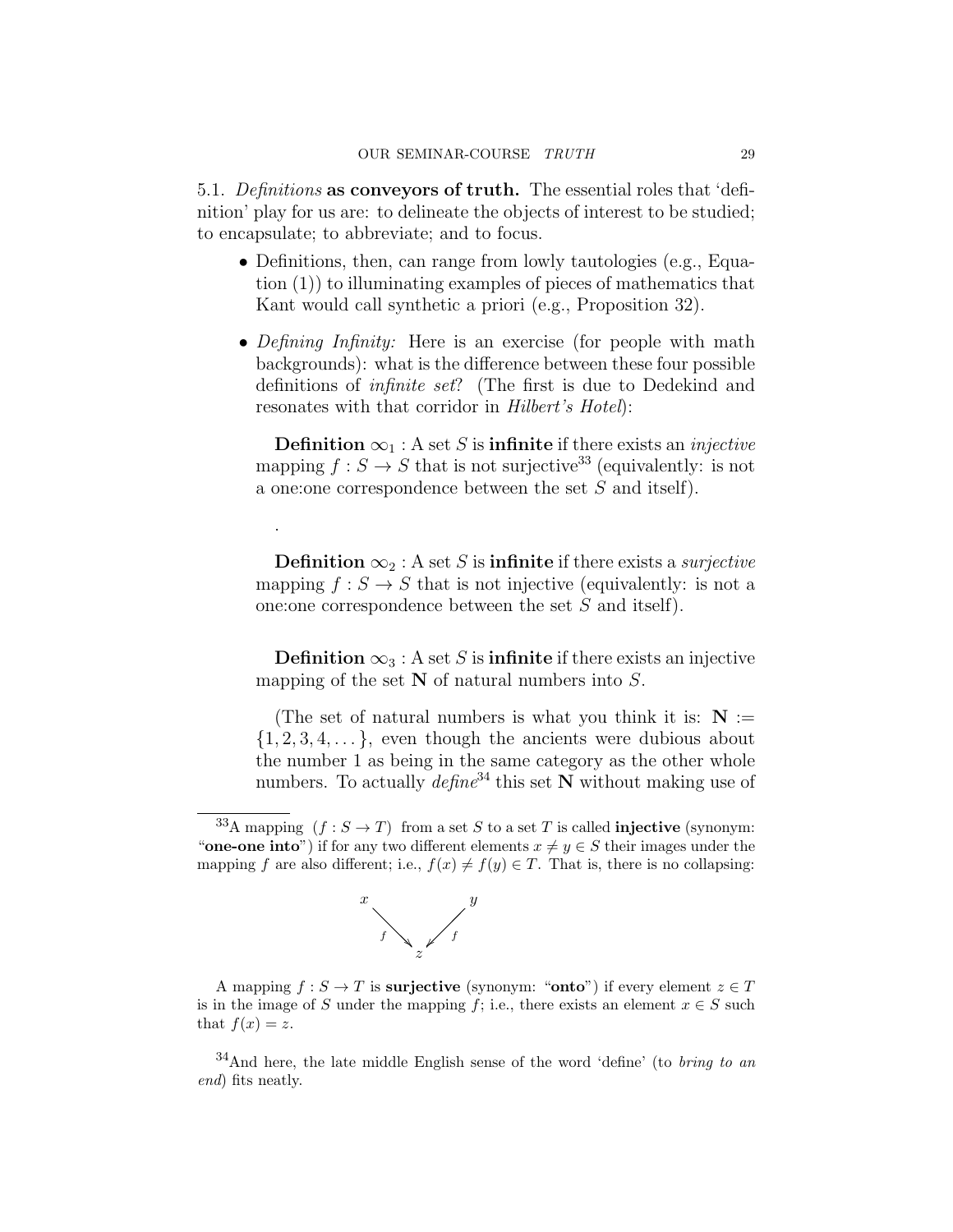the dot-dot-dots requires some apparatus—e.g., mathematical induction).

Definition  $\infty_4$ : A set S is infinite if there exists an surjective mapping of the set S onto N.

5.2. Definition or Characterization? Within the appropriate axiomatic set-theoretic context, the four definitions of "infinite set" are equivalent, so we have a choice:

• We can choose one of them as our primary definition, and the other three can be thought of as 'characterizations' of the thendefined concept—infinite set.

item We can simply say: these are all equivalent and any one can serve as "the" definition.

The relationship between these choices depend on the ambient axiomatic context in which are working. For example, if you accept the 'Axiom of Choice' then if a set is infinite following Definition  $\infty_2$  it is also infinite following Definition  $\infty_1$ .

The question, then, (*What is an infinite set?*) depends on the choice: definition versus characterization. The same holds for:

## 5.3. What is a Prime Number?

As for the power of definition to provide 'focus,' consider the two equivalent definitions of prime number (given by (1) and (2) below) where one is left to make the choice of regarding one of these as 'definition' and the other as 'characterization':

A prime number p is a (whole) number greater than one

(1) that is not expressible as the product of two smaller numbers.

or

(2) having the property that if it divides a product of two numbers, it divides one of them.

If you choose (2) as the fundamental definition you are placing the notion of prime number in the broader context of 'prime'-ness as it applies to number systems more general than the ring of ordinary numbers—and more specifically in the context of prime ideals of a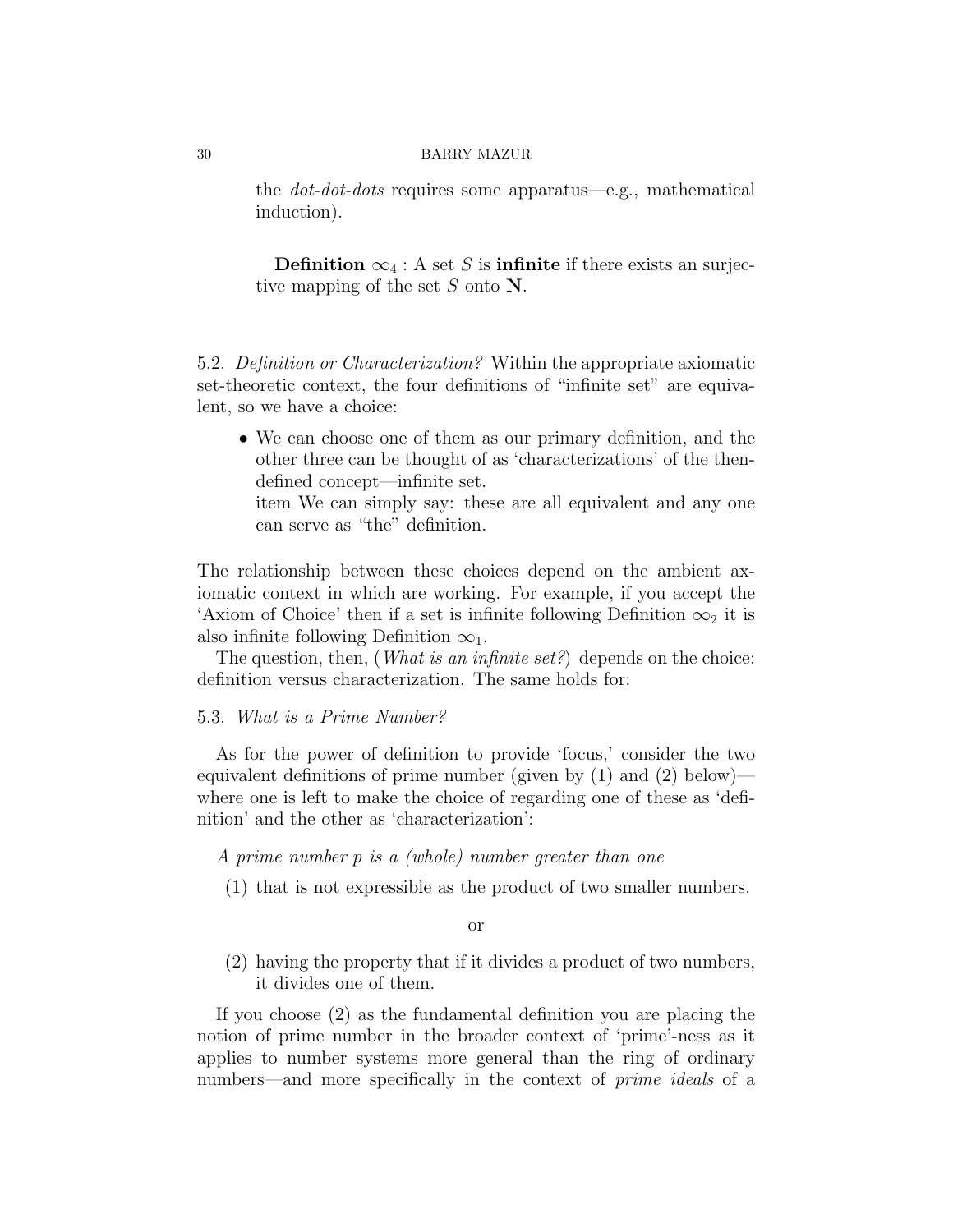general ring. So choosing (2) as definition casts (1) as a specific feature that characterizes prime numbers, thanks to the theorem that guarantees the equivalence of these to formulations. Going the other route—i.e., focusing on (1), the unfactorable quality of prime number, would then cast (2) as a basic more general feature also *characterizing* prime-ness.

As for dependence on context, we might turn to the question necessarily prior to the question What is an infinite set?—namely:

5.4. What is a set?

I'm not sure we have a definitive answer to this yet. A 'set' is a pretty lean mathematical object, evoked—if not captured—by the simple phrase a collection of things. Nevertheless sets provide the substrate for such a wide variety of mathematical objects. So, an axiom system that 'models' set theory is clearly of foundational importance in mathematics.

Discuss; Section 21 of [5]

5.5. Shapes of Mathematical Proof. The historical discussion has been laced with curious proclamations, such as:

Pure mathematics is a branch of logic.

 $($  — Max Black, The Nature of Mathematics [1]<sup>35</sup>)

This is what is known as the *logicist's* view and we can discuss it.

We should also discuss the other (traditional) attitudes regarding the connection of Mathematics to 'Proof,—and hence to Truth—namely: formalism, constructivism, intuitionism, and mathematical platonism.

But I prefer to put less specific, but more directly comprehensible labels on the fundamental substrata of mathematical proof (and mathematical thought):

- Language
- Mind
- Some transcendental architecture

<sup>35</sup>who also wrote that we could see in Leibniz "the germ of the entire logistic conception."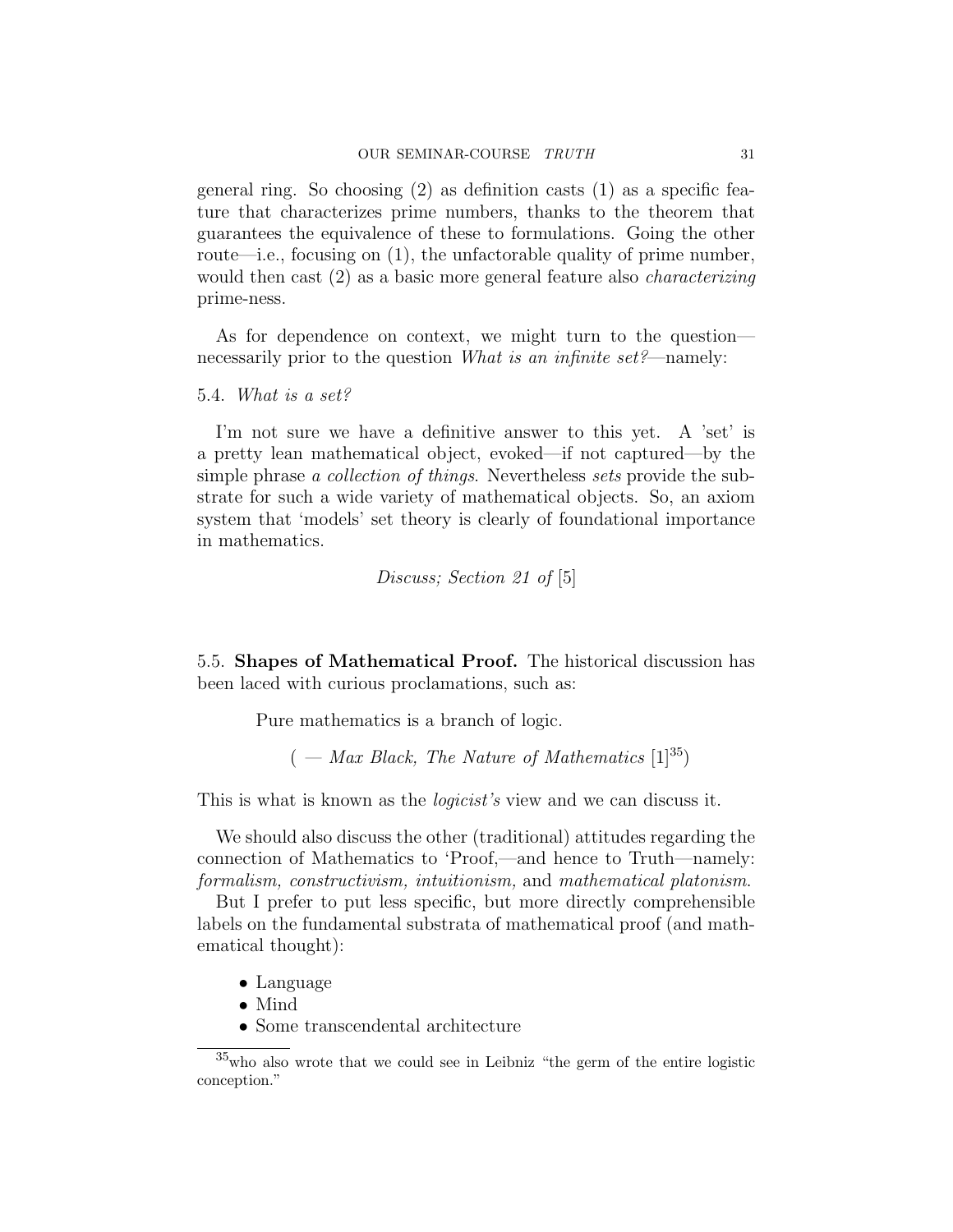where *formalism*, *intuitionism*, and *mathematical platonism* fall respectively into these three categories, and *constructivism* straddles the first two.

Language: The (extreme) formalist view has it that the essence of Mathematics is "the grammar of all symbolic systems . . . ," or again, as "the crystallized syntax of all systems of interrelated objects." (cf. [1]). That is: mathematics is given by its very language: the basic elements are—primitive symbols, and strings of symbols—together with recursive rules for manipulating them, and for determining which strings count as well-formed. (See [2].)

#### discuss

Mind: Intuitionism takes mathematics as a direct manifestation of our mental faculties, the result of our mental constructions, with emphasis on the word construction.

The Brouwerian View (L.E.J. Brouwer —1881-1966): A mathematical statement is 'true' if it is the (logical) consequence of an explicit mental construction. (See [3]).

The Kantian view would have the 'a priori' properties of mathematics arising from the mental faculties and intuitions (i.e., space and time in Kant's sense) operating within, and on, themselves without any necessary reference to perception or other connection to the world.

#### discuss

Transcendental architecture: The view labeled mathematical platonism would have mathematical concepts—e.g., "number, circle, etc" exist, and these are to be investigated as a physicist investigates  $(e.g.)$ atoms. (See [4]. For a somewhat chatty discussion of this, see [6].)

### discuss

5.6. Mathematical Truth approached by Heuristics, Plausible Inference, Conjecture. How do we gain confidence in  $\hat{m}$  mathematicall quesses, before we actually prove them?

- experiment, computation, accumulation of confirming data in special cases
- reasoning from consequence,
- reasoning from randomness,